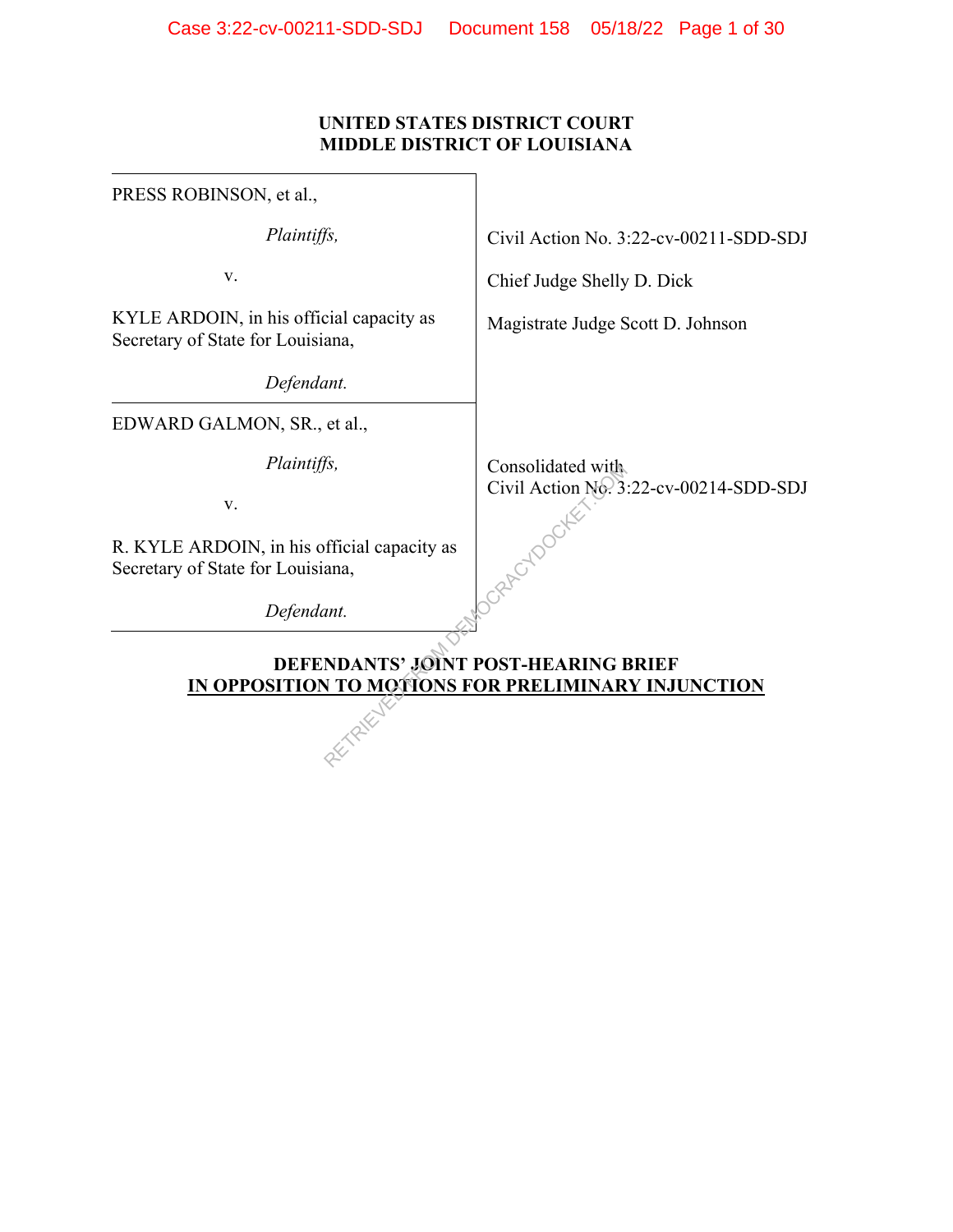# **TABLE OF CONTENTS**

| I. |           |    |                                                           |  |
|----|-----------|----|-----------------------------------------------------------|--|
|    | A.        |    |                                                           |  |
|    |           | 1. |                                                           |  |
|    |           | 2. | Non-Compliance with Traditional Districting Principles 13 |  |
|    | <b>B.</b> |    |                                                           |  |
|    |           |    |                                                           |  |
|    |           |    |                                                           |  |
|    |           |    |                                                           |  |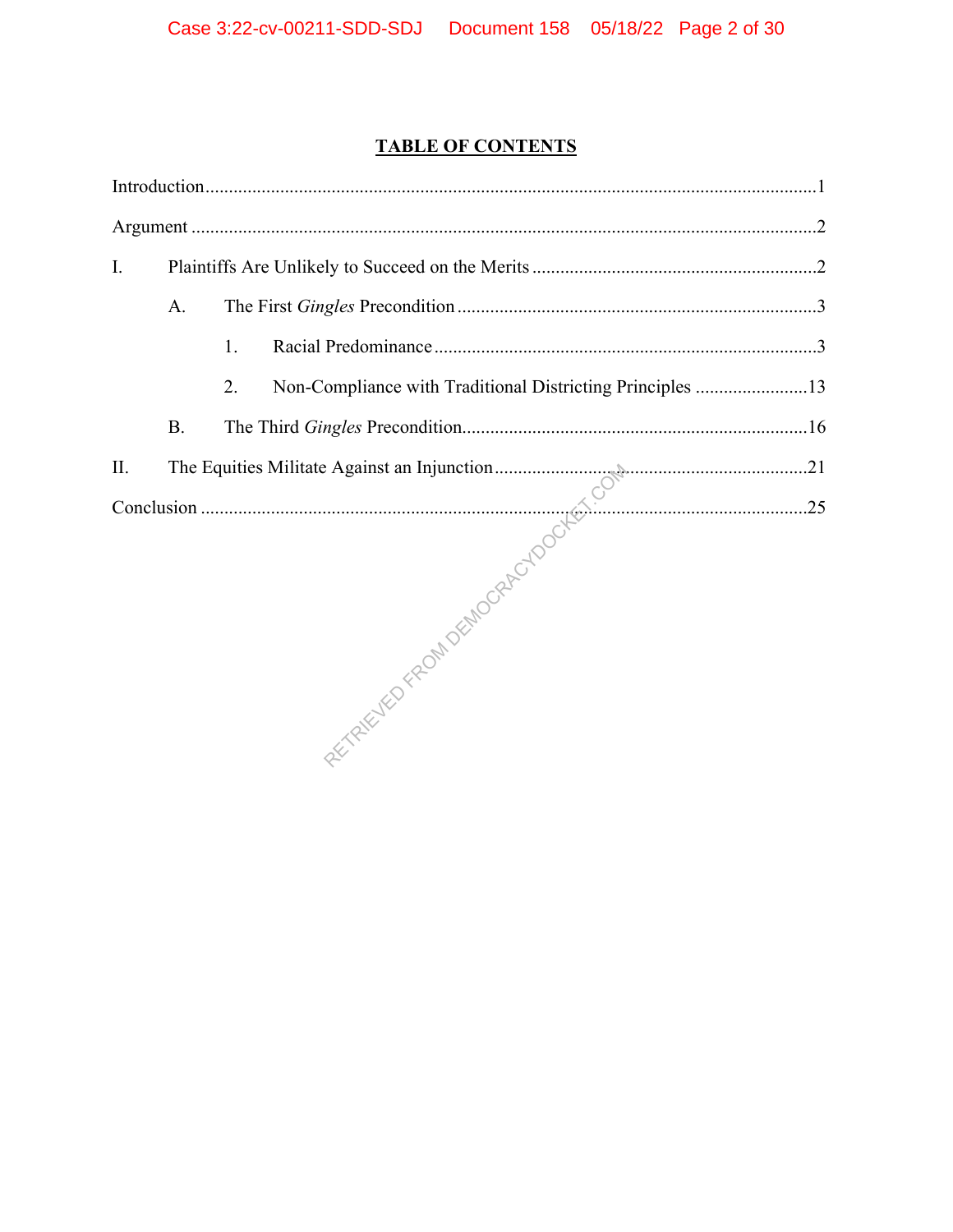#### **INTRODUCTION**

Plaintiffs have not satisfied their heavy burden to warrant a preliminary injunction. On the merits, the evidence establishes that—like Louisiana's 1990s-era redistricting plans—Plaintiffs' illustrative plans were created with "the *specific intent* of" including "two black . . . majority districts." *Hays v. Louisiana*, 839 F. Supp. 1188, 1195 (W.D. La. 1993) (*Hays I*). The evidence also establishes that these constitutionally suspect plans are neither justified nor compelled by Section 2 of the Voting Rights Act (VRA). There is no reason to believe two majority-minority districts can satisfy constitutional scrutiny now, when they did not in the 1990s, given that (1) Louisiana's Black population has not materially grown, (2) there is no evidence that it is differently dispersed, and (3) the State has one fewer congressional district with which to work. The challenged plan is "a carbon copy" of the 2011 plan precleared by the Department of Justice under the leadership of Attorney General Eric Holder. 5/9 Tr. 88:17–20. The State has one fewer congressional<br>
The State has one fewer congressional<br>
The State has one fewer congressional<br>
The State has one fewer congressional<br>
The State Holder. 5/9 Tr. 88:17–<br>
Led to address, much less prove,

Further, Plaintiffs failed to address, much less prove, the third *Gingles* precondition, which asks whether "the candidate of choice of African-American voters would usually be defeated without a VRA remedy." *Covington v. North Carolina*, 316 F.R.D. 117, 168 (M.D.N.C. 2016), *aff'd*, 137 S. Ct. 2211 (2017). Every polarization expert on both sides testified that white crossover voting is sufficient to enable Black voters to elect their preferred candidates without majorityminority districts, the only available VRA remedy. The Supreme Court just two months ago summarily reversed a Wisconsin court that added a new majority-minority district to that state's legislative plans, just as Plaintiffs demand in this case. *Wis. Legislature v. Wis. Elections Comm'n*, 142 S. Ct. 1245, 1247 (2022). Plaintiffs fail to explain why the result would differ here.

On the equities, the *Purcell* doctrine is now practically conceded to apply, and it bars injunctive relief. Plaintiffs' own *Purcell* witness—who presented their only evidence concerning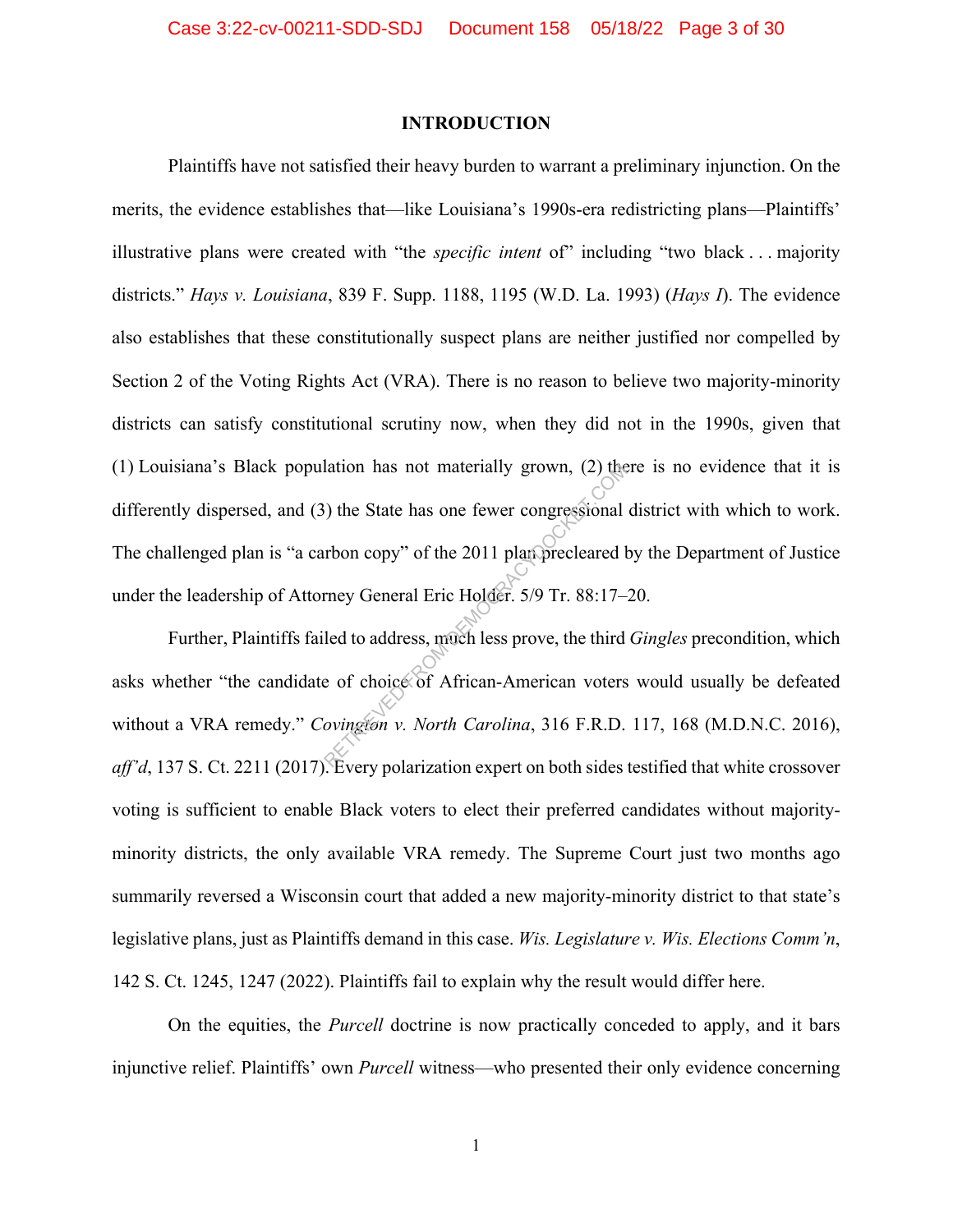*their* burden—conceded that a new plan would render election administration a "huge challenge," 5/11 Tr. 23:1–2, akin to what Hurricane Ida imposed. But *Purcell* forbids injunctions that have the impact of natural disasters, requiring "heroic efforts" from election officials who attempt to implement them. *Merrill v. Milligan*, 142 S. Ct. 879, 880 (2022) (Kavanaugh, J., concurring). When a federal court in Alabama issued the very injunction Plaintiffs demand here—enjoining a plan with one majority-Black district and ordering the use of a plan with two—the Supreme Court promptly stayed that order.<sup>1</sup> Plaintiffs again fail to explain why the result would differ here. Plaintiffs' motions must be denied.

#### **ARGUMENT2**

# **I. Plaintiffs Are Unlikely to Succeed on the Merits**

A party seeking a preliminary injunction must "clearly carr[y] the burden of persuasion" in showing a likelihood of success. *PCI Transp., Inc. v. Fort Worth & W. R. Co.*, 418 F.3d 535, 545 (5th Cir. 2005). Here, because Plaintiffs seek an injunction impacting the administration of an upcoming election, they must prove that "the underlying merits are entirely clearcut [their] favor." *Merrill*, 142 S. Ct. at 881 (Kavanaugh, J., concurring). But, if anything is entirely clear, it is that Plaintiffs are unlikely to prevail at trial. Defendants' proposed conclusions of law explain the numerous reasons that is so. This brief focuses on the first and third *Gingles* preconditions, which are threshold elements Plaintiffs cannot satisfy. ARGUMENT<sup>2</sup><br>ely to Succeed on the Merits<br>eliminary injunction must "clearly carr[y<br>uccess. *PCI Transp., the. v. Fort Worth*<br>ecause Plaintiffs seek an injunction impact<br>st prove that "the underlying merits are en<br>cavanaugh

<sup>&</sup>lt;sup>1</sup> In addition, the Court granted certiorari before judgment in one of those consolidated matters, noted probable jurisdiction in the other, and set the cases for argument and review on the merits. *Merrill, et al. v. Milligan, et al.*, No. 21-1086 (U.S. 2022); *Merrill, et al. v. Caster, et al.*, No. 21-1087 (U.S. 2022). 2

<sup>&</sup>lt;sup>2</sup> Due to space constraints and consolidation of briefing, the arguments presented in this brief are not exhaustive of those Defendants raise in this case and in any appeal. Additional arguments are in the contemporaneously filed proposed conclusions of law, which are incorporated herein for all purposes, including preservation.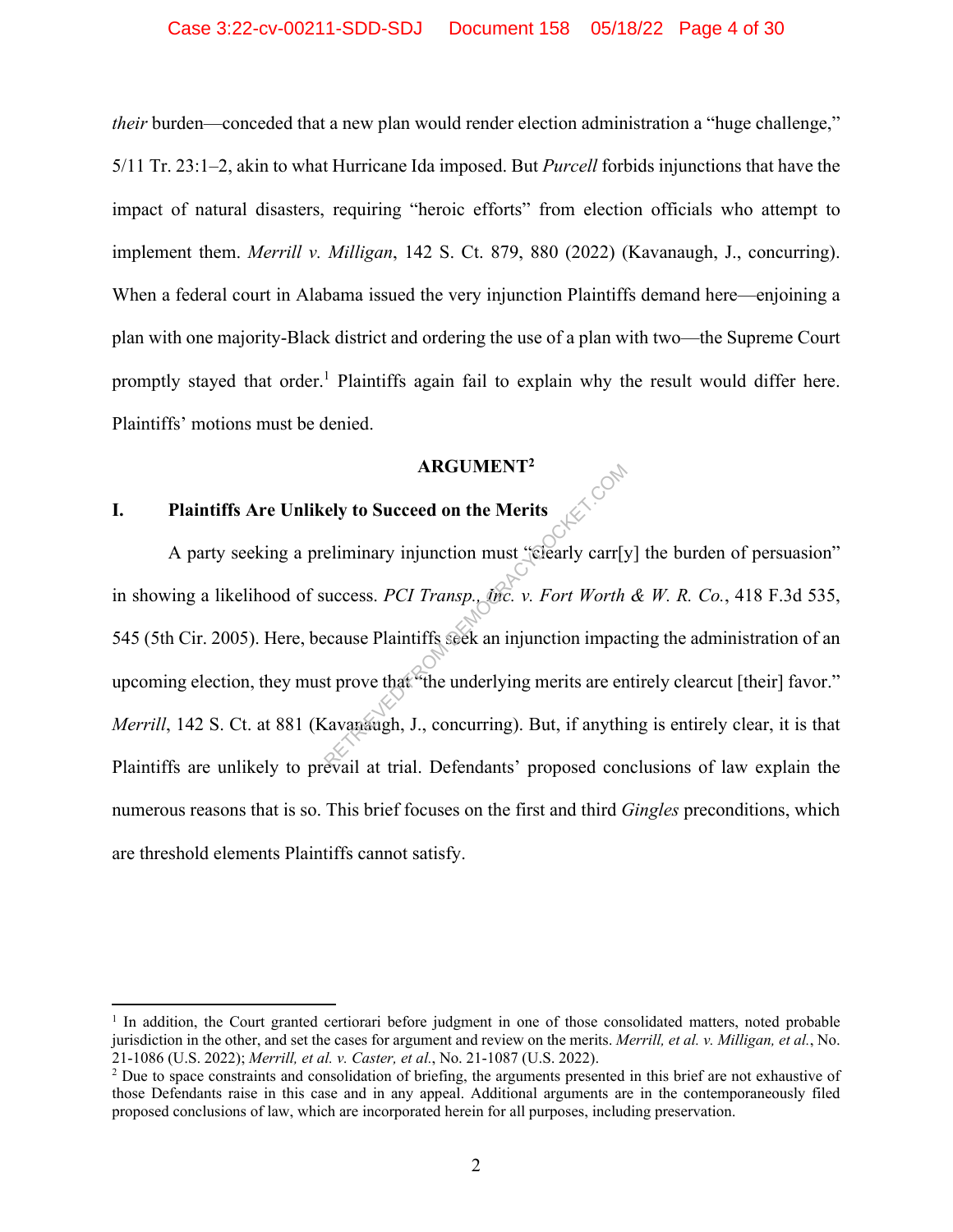#### **A. The First** *Gingles* **Precondition**

The first *Gingles* precondition requires a challenger to establish that the relevant minority group is "'sufficiently large and geographically compact to constitute a majority' in some reasonably configured legislative district." *Cooper v. Harris*, 137 S. Ct. 1455, 1470 (2017) (quoting *Thornburg v. Gingles*, 478 U.S. 30, 50 (1986) (plurality opinion)). This precondition "specifically contemplates the creation of hypothetical districts." *Magnolia Bar Ass'n, Inc. v. Lee*, 994 F.2d 1143, 1151 (5th Cir. 1993). Plaintiffs have little chance of success on this element.

#### **1. Racial Predominance**

Plaintiffs' alternative plans cannot be deemed "reasonably configured," *Wis. Legislature*, 142 S. Ct. at 1248, when they "segregate the races for purposes of voting." *Shaw v. Reno*, 509 U.S. 630, 642 (1993) (*Shaw I*). A plan that links "distinct locations" on the basis of race does not satisfy the first *Gingles* precondition. *Sensley v. Albritton*, 385 F.3d 591, 597 (5th Cir. 2004). The hearing evidence established that race was "the predominant factor motivating the placement of voters in or out of a particular district"—namely, Plaintiffs' remedial versions of CD2 and CD5. *Wis.*  Legislature, 142 S. Ct. at 1248. Although Plaintiffs' demography experts, Messrs. Fairfax and Cooper, denied that race predominated, these assertions are purely semantic. Under the legal definition of predominance, their choice to "consciously dr[a]w the district[s] right around 50 percent [BVAP]" to "satisf[y] that first pre-condition," 5/9 Tr. 217:18–23, qualifies as suspect race-based redistricting. Plans cannot be deemed "reasonably completed"<br>
y "segregate the races for purposes of votical<br>
plan that links "distinct locations" on the<br>
n. *Sensley v. Albritton*, 385 F.3d 591, 597<br>
ce was "the predominant factor motiv

a. *Direct Evidence of Predominance*. Racial predominance occurs when (1) a mapmaker "purposefully established a racial target," such as that "African-Americans should make up no less than a majority of the voting-age population," and (2) the racial target "had a direct and significant impact" on the district's "configuration." *Cooper*, 137 S. Ct. at 1468–69. As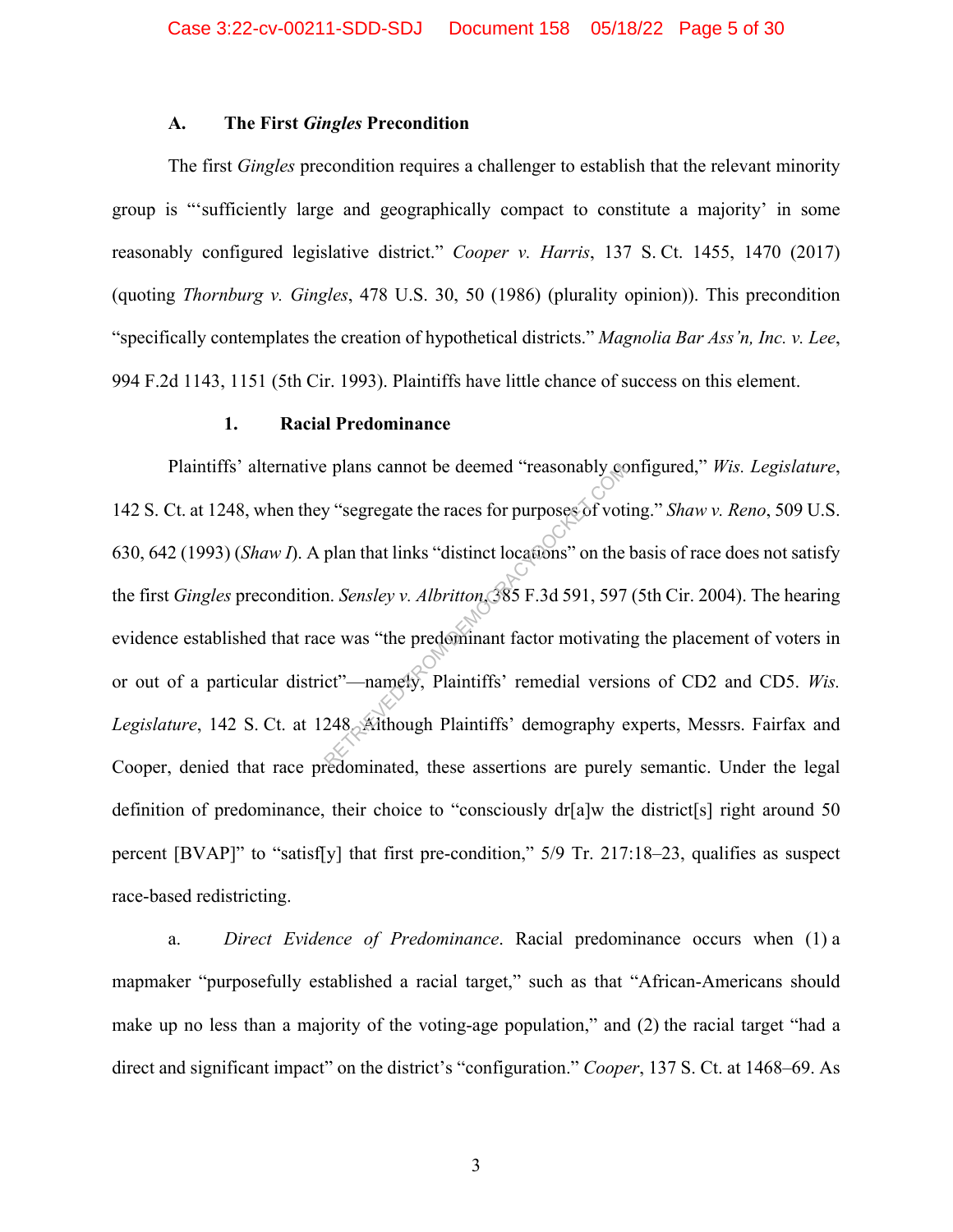to the first element, there is no question that Plaintiffs' experts set out to draw majority-minority districts. Mr. Fairfax admitted he was "using [a] 50 percent voting age population as" a "threshold" to comply with *Gingles*, 5/9 Tr. 208:2–4, and that he purposefully drew CD2 and CD5 above 50 percent for the same reason, *id.* 218:18–22; *see also id.* 206:25–207:4 (Mr. Fairfax conceding that he was "focused on complying with the first *Gingles* precondition"); *id.* 210:12–212:4 (similar). This testimony compels a finding of predominance. *See Cooper*, 137 S. Ct. at 1469 (holding that lower court "could hardly have concluded anything but" predominance where mapmaker attested to intent to draw a majority-minority district). Likewise, Mr. Cooper testified that a plan with two majority-minority districts was non-negotiable:

> Q. During your map drawing process did you ever draw a one majority minority district?

> A. I did not because I was specifically asked to draw two by the plaintiffs.

5/9 Tr. 123:1–4. This, too, qualifies as a racial target. *See Cooper*, 137 S. Ct. at 1469 ("[W]hen (as here) race furnished 'the overriding reason for choosing one map over others," race predominates (quoting *Bethune-Hill v. Va. State Bd. of Elections*, 137 S. Ct. 788, 799 (2017)); *see also Shaw v. Hunt*, 517 U.S. 899, 907 (1996) (*Shaw II*). The value of the discrete state of the discrete oriental term of the discrete state of the main state of Elections, 137 S. Ct. 788, 7<br>The State Bd. of Elections, 137 S. Ct. 788, 7<br>The State Bd. of Elections, 137 S. Ct. 78

As to the second element, the evidence establishes "a direct and significant impact on the drawing of at least some of [CD5's and CD2's] boundaries." *Ala. Legislative Black Caucus v. Alabama*, 575 U.S. 254, 274 (2015). Mr. Fairfax testified that he was using a 50 percent threshold for the purpose of "pulling in black population for these [majority-minority] districts," 5/9 Tr. 207:23–208:2, which is the essence of a target's direct and significant impact, *see Cooper*, 137 S. Ct. at 1468–69. In fact, Mr. Fairfax testified that he consulted racial data at the outset of mapdrawing "to get an idea where the black population is inside the state in order to begin drawing," 5/9 Tr. 208:6–8, because "you can't draw a plan in an area where black population doesn't exist,"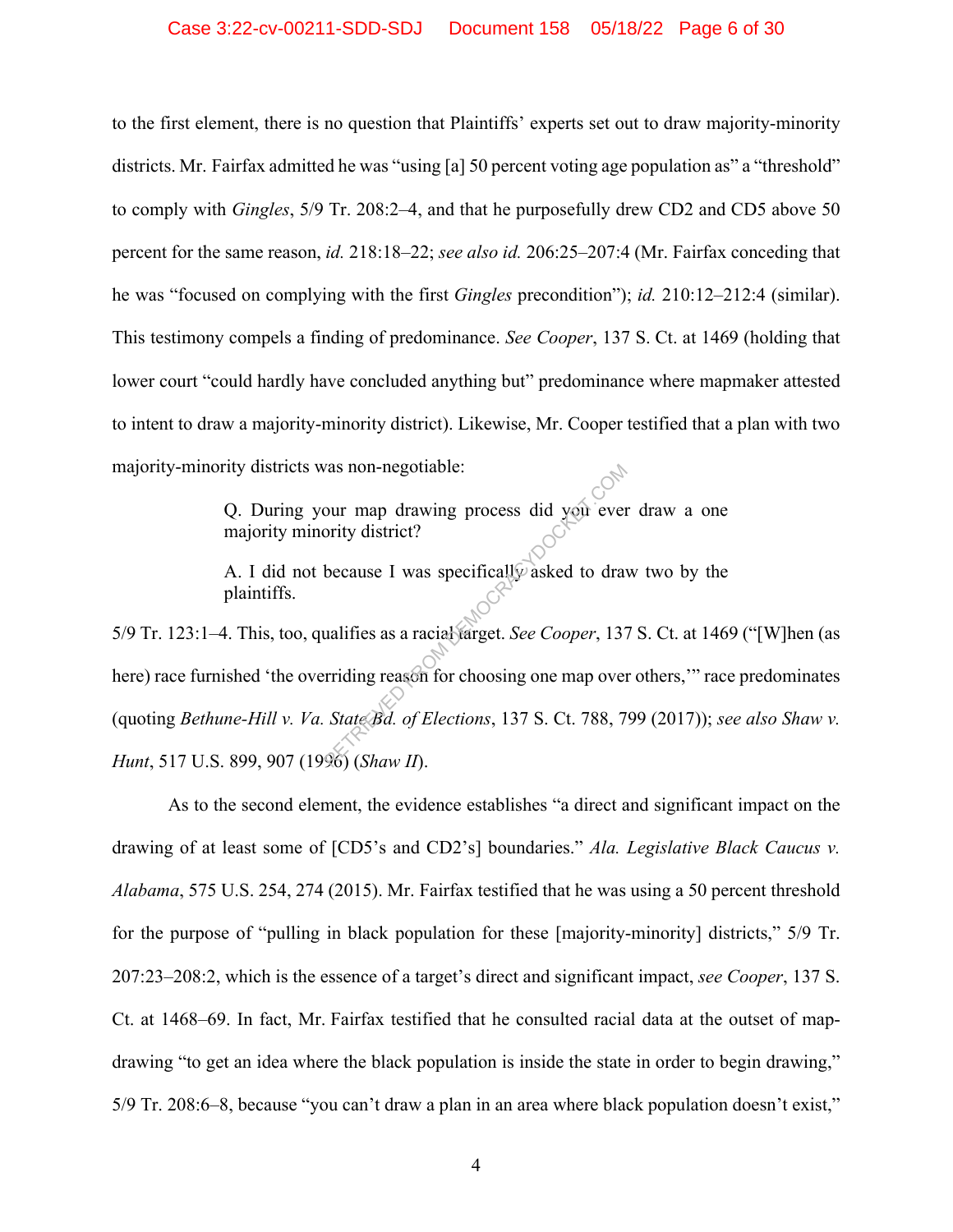*id.* 209:22–23. Then, Mr. Fairfax continued assigning voters on the basis of race, to "pull the BVAP percentages back up to check [his] work." *Id.* 210:9–12; *see also id.* 210:12–212:4 (similar).

And Mr. Fairfax testified that drawing a least change plan was not an option because that would not produce a majority-minority district. 5/9 Tr. 204:21–22; *see Cooper*, 137 S. Ct. at 1468– 69 (departing from prior map for race-based purpose amounted to predominance). He organized the plan's entire architecture around racial data and continued moving voters throughout the process on the basis of race to achieve a 50 percent BVAP target. That is "a textbook example of race-based districting." *Cooper*, 137 S. Ct. at 1469 (citation and quotation marks omitted). Mr. Cooper conceded that he only attempted districting configurations—combining East Baton Rouge Parish with "majority black" territory in the delta—he knew would achieve two majority-minority districts. 5/9 Tr. 130:25–131:9, 131:24–132:4; *see also id.* 124:19–125:1 (conceding he "stopped" adding BVAP to CD-5 after reaching 50.04 percent because, when the district achieved the ideal population, "it was still above 50 percent BVAP"); *id.* 155:11–14 (acknowledging achievement of *Bartlett v. Strickland's* "50 percent plus <sup>1</sup>" rule). y attempted districting configurations—<br>
territory in the delta—he knew would ac<br>  $\therefore$  9, 131:24–132:4; see also id 124:19–12<br>
reaching 50.04 percent because, when the<br>
resolution percent BVAP"); id. 155:11–14 (ach<br>
perc

b. *Circumstantial Evidence of Racial Predominance*. The circumstantial evidence confirms racial predominance. *See Bethune-Hill*, 137 S. Ct. at 797 (recognizing that racial predominance may be discerned through direct or circumstantial evidence).

First, Dr. Blunt simulated 10,000 Louisiana redistricting plans according to neutral, nonracial criteria that Messrs. Cooper and Fairfax claimed to have implemented in their illustrative plans, and not *one* plan produced even *one* majority-minority district. 5/12 Tr. [Rough] 30:25– 31:6. Plaintiffs contend that simulated plans shed no light on a map-maker's intent, but numerous courts have disagreed, finding simulated plans to be compelling evidence of redistricting motive and in most of these cases the legal teams representing one or both sets of Plaintiffs here sponsored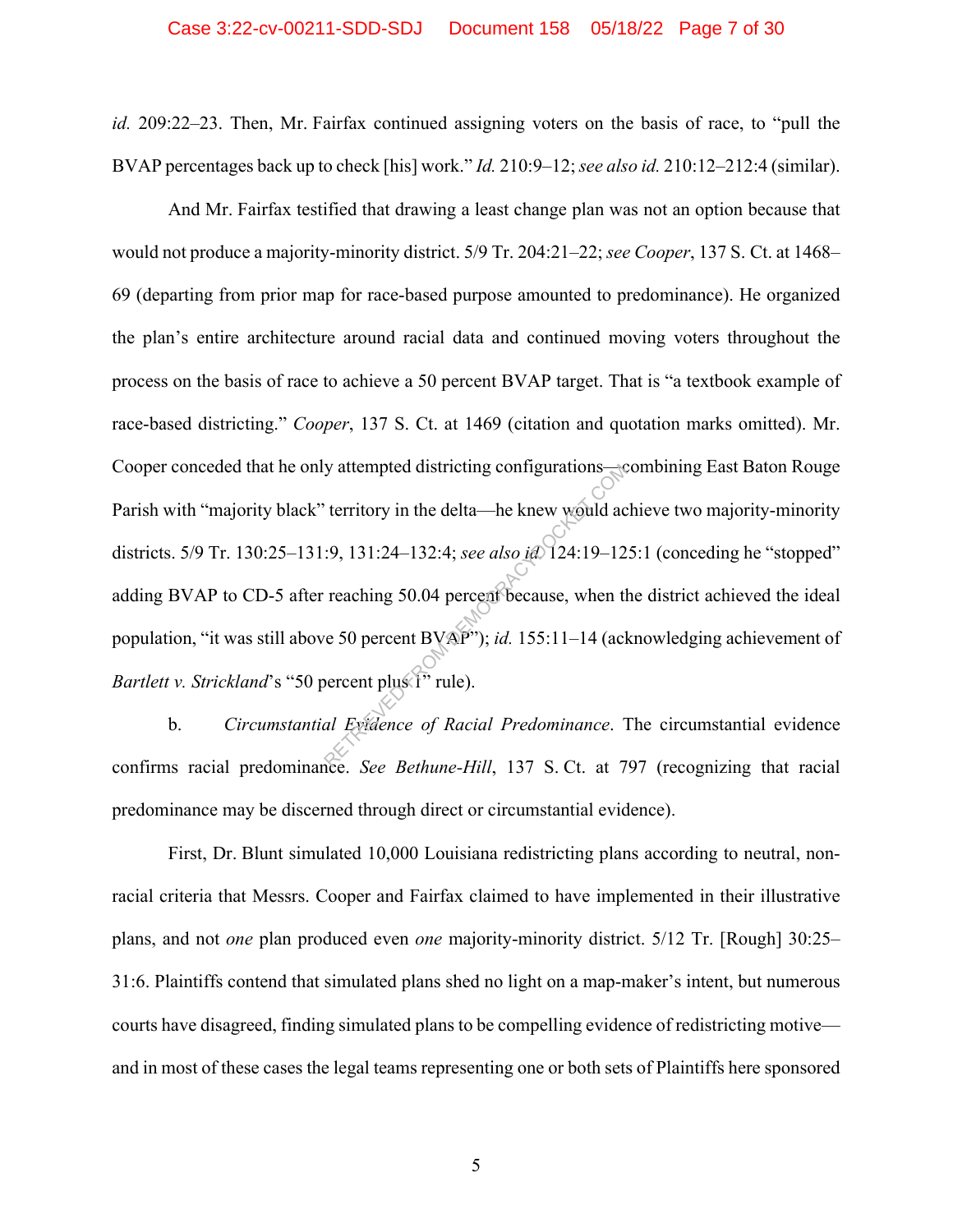#### Case 3:22-cv-00211-SDD-SDJ Document 158 05/18/22 Page 8 of 30

that evidence.<sup>3</sup> Indeed, the Fourth Circuit reversed as clearly erroneous a district court's decision *not* to credit a simulation method in ascertaining intent. *Raleigh Wake Citizens Ass'n*, 827 F.3d at 344; *cf. Gonzalez v. City of Aurora, Ill.*, 535 F.3d 594, 600 (7th Cir. 2008). Plaintiffs' expert, Dr. Palmer, admitted that Dr. Blunt's method "is a standard approach to simulating redistricting plans, used by both scholars and testifying experts." Palmer Rep., GX-30 at 3, ¶ 11. Plaintiffs criticize Dr. Blunt's constraints as too restrictive, *id.*, but the result was the same even after Dr. Blunt conducted a robustness check by significantly relaxing the parameters of his criteria and thereby broadly increased the types of districts that might be simulated, 5/12 Tr. [Rough] 40:4– 43:4. What is telling is that Dr. Palmer admitted Dr. Blunt used a "standard redistricting package that's widely available and one that [he's] used a lot in [his] own academic work," 5/9 Tr. 329:25– 330:2, but Dr. Palmer did not run his own simulations (or did not report the results), even though he had the skill and time to do so, *see id.* 346:22–347:13. Dr. Palmer admitted Dr. Blunt used a "st<br>
me that [he's] used a lot in [his] own acad<br>
of trun his own simulations (or did not rep<br>
do so, *see id*. 346:22–347:13.<br>
uch as stark splits in the racial compositions<br>
of the di

Second, evidence "such as stark splits in the racial composition of populations moved into and out of disparate parts of the district<sup>5</sup> is circumstantial evidence of predominance, *Bethune*-*Hill*, 137 S. Ct. at 800, and Mr. Bryan thoroughly demonstrated that these stark splits pervade CD2 and CD5 in each of the Plaintiffs' illustrative plans, *see generally* 5/11 Tr. 61–100. Mr. Bryan showed that predominantly Black portions of Baton Rouge, Lafayette, and other localities were placed into majority-minority districts, and predominantly white portions were placed elsewhere*.*

<sup>3</sup> *See, e.g.*, *Ohio A. Philip Randolph Inst. v. Householder*, 373 F. Supp. 3d 978 (S.D. Ohio), *vacated and remanded on other grounds*, *Chabot v. Ohio A. Philip Randolph Inst.*, 140 S. Ct. 102 (2019); *League of Women Voters of Mich. v. Benson*, 373 F. Supp. 3d 867 (E.D. Mich.), *vacated on other grounds sub nom. Chatfield v. League of Women Voters of Mich.*, 140 S. Ct. 429 (2019); *Raleigh Wake Citizens Ass'n v. Wake Cnty. Bd. of Elections*, 827 F.3d 333 (4th Cir. 2016); *City of Greensboro v. Guilford Cnty. Bd. of Elections*, 251 F. Supp. 3d 935, 937 (M.D.N.C. 2017); *Common Cause v. Rucho*, 318 F. Supp. 3d 777, 2018 U.S. Dist. LEXIS 146635 (M.D.N.C. August 27, 2018); *Harper v. Hall*, 2022-NCSC-17, 868 S.E.2d 499; *Adams v. DeWine*, 2022-Ohio-89, 2022 WL 129092 (Jan. 14, 2022); *League of Women Voters of Ohio v. Ohio Redistricting Comm'n*, 2022-Ohio-65, 2022 WL 110261 (Jan. 12, 2022); *League of Women Voters v. Commonwealth*, 645 Pa. 1, 178 A.3d 737 (2018); *Harkenrider v. Hochul*, No. 22-00506, 2022 WL 1193180 (N.Y. App. Div. Apr. 21, 2022), *aff'd as modified*, No. 60, 2022 WL 1236822 (N.Y. Apr. 27, 2022); *Common Cause v. Lewis*, 2019 N.C. Super. LEXIS 56 (N.C. Super. Ct. Sep. 3, 2019).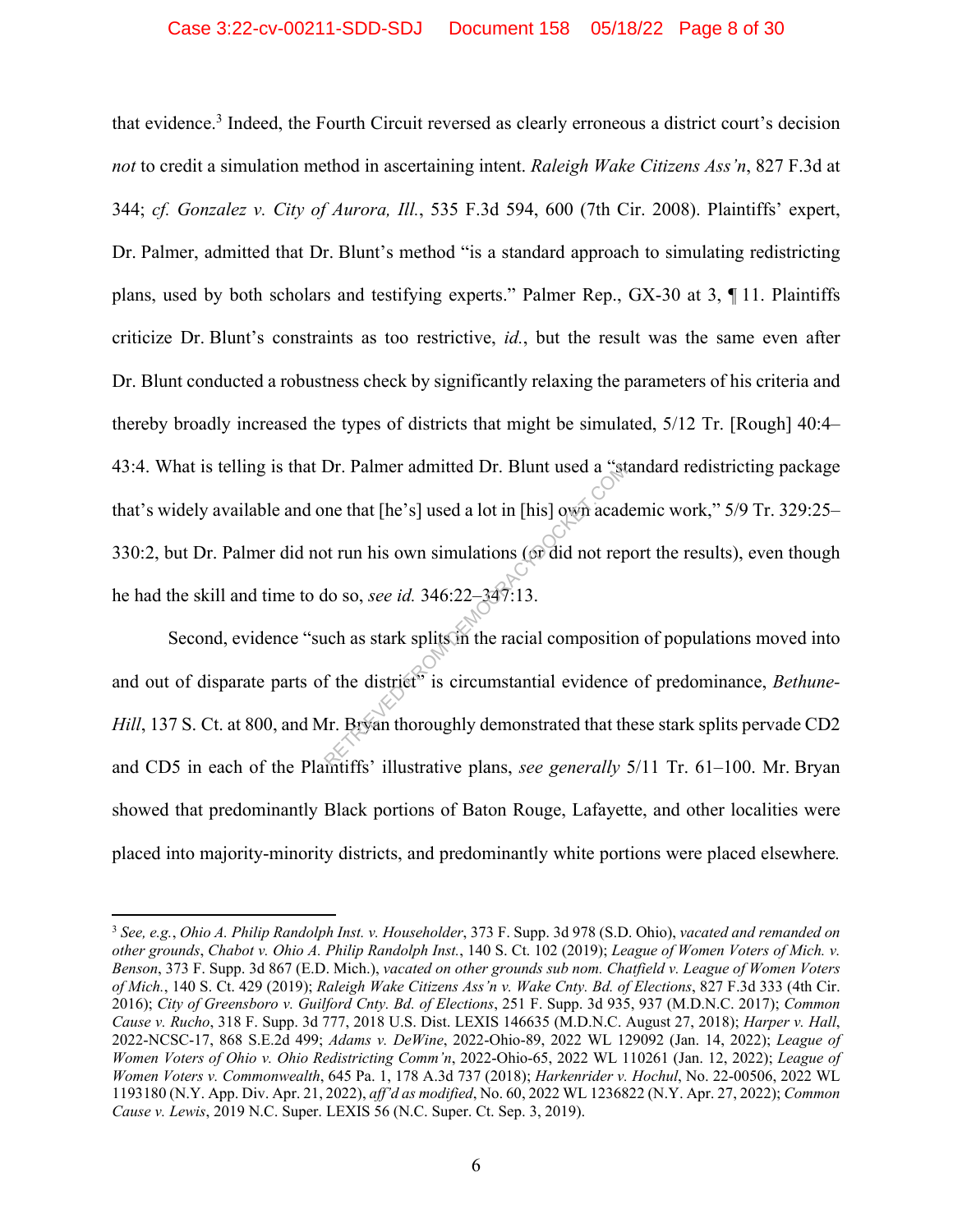*Id.* 86:4–88:13. This was also true at the census-block level, as the lines "were very, very precisely drawn with blocks that were 50 percent or more black population on one side of the line and less than 50 percent, sometimes less than 25 percent of the population on the other side of the line being white population." *Id.* 89:13–20. This evidence of predominance is sufficient to override direct denials of predominance. *See Bethune-Hill v. Va. State Bd. of Elections*, 326 F. Supp. 3d 128, 144– 75 (E.D. Va. 2018) (three-judge court).

Third, the incentives brought to bear on Messrs. Fairfax and Cooper undergird the overwhelming evidence of predominance and undercut their confusing denials. Plaintiffs hired Messrs. Fairfax and Cooper and charged them with preparing plans containing two majorityminority districts.<sup>4</sup> It is eminently plausible that they employed a high degree of intentionality in doing so and implausible that they did not. Experts have no incentive to produce reports undermining the claims of the parties that hire them. And, here, only a limited set of configurations could achieve this goal—i.e., configurations containing Baton Rouge, Monroe, and other regions with large percentages of Black residents. Only by building their plans around the goal of two majority-minority districts could that goal be achieved. Plaintiffs' experts surely did not stumble upon such configurations as the mere byproduct of non-racial goals. r and charged them with preparing planently plausible that they employed a high<br>that they did not. Experts have no in<br>e parties that hire them. And, here, only a<br>c, configurations containing Baton Rouge<br>lack residents. Onl

Fourth, the standard of predominance is lower here than in the numerous Supreme Court cases where racial predominance was found or affirmed. In those cases, the presumption of good faith afforded to state legislatures and the unique sensitivity in redistricting demand that courts "exercise extraordinary caution in adjudicating claims that a State has drawn district lines on the basis of race." *Bethune-Hill*, 137 S. Ct. at 797 (citation and quotation marks omitted). No

<sup>&</sup>lt;sup>4</sup> In some plans, the proposed remedial districts were majority Black VAP under the most expansive (and legally dubious) definition by only a couple of hundred individuals out of several hundred thousand residents. This result does not occur without precise focus on racial targets.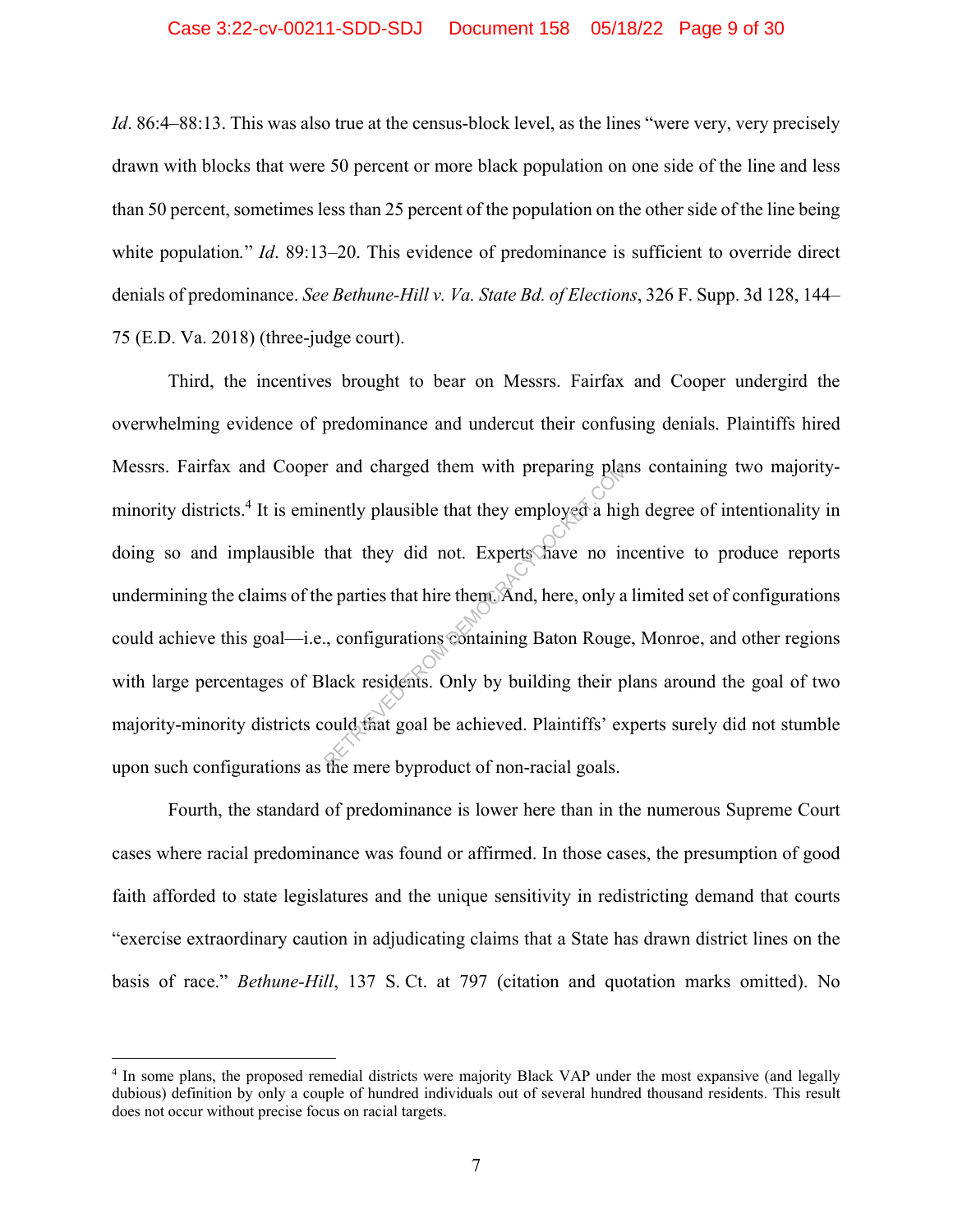#### Case 3:22-cv-00211-SDD-SDJ Document 158 05/18/22 Page 10 of 30

presumption of good faith applies, or need for caution arises, when courts evaluate evidence presented by litigants' hired experts.

c. *Plaintiffs' Contrary Factual Arguments*. Plaintiffs' arguments on the facts are designed to confuse, not persuade.

First, Plaintiffs' experts say "diluting minority voting strength" is among "the traditional districting factors" that weighs against a racial goal for purposes of assessing the predominant motive. *See, e.g.*, 5/9 Tr. 97:17–98:5; Fairfax Reb. Rep., PR-86, at 8. But the Supreme Court defines traditional districting principles for the purpose of the racial-predominance test as "*raceneutral* districting principles." *Bethune-Hill*, 137 S. Ct. at 797 (quoting *Miller v. Johnson*, 515 U.S. 900, 916 (1995) (emphasis added)). Plaintiffs' experts defined their supposed traditional districting principle of avoiding minority vote dilution as drawing a "majority black district," 5/9 Tr. 154:24– 155:7, but the Supreme Court precedent defines that as a race-*based* goal, *Wis. Legislature*, 142 S. Ct. at 1248–51; *Cooper*, 137 S. Ct. at 1468–69. *Phethune-Hill, 137 S. Ct. at 797 (quoting*<br>dded)). Plaintiffs' experts defined their surf<br>ty vote dilution as drawing a majority blanched their surfact of the magnetic phase and a race-based.<br>37 S. Ct. at 1468–69.<br>pear t

Second, Plaintiffs appear to argue that the race-based goal of creating a majority-minority district falls short of predominance so long as the mapmaker has "followed other traditional redistricting principles." 5/9 Tr. 155:4–7; *accord id.* 222:12–19. But that is "a legal proposition foreclosed . . . as soon as it was raised in this Court," because the Supreme Court rejected it in *Bethune-Hill*, "holding that when (as here) race furnished 'the overriding reason for choosing one map over others,' a further showing of 'inconsistency between the enacted plan and traditional redistricting criteria' is unnecessary to a finding of racial predominance." *Cooper*, 137 S. Ct. at 1469 n.3 (quoting *Bethune-Hill*, 137 S. Ct. at 799). Plaintiffs' assertions regarding compactness scores and other good-government principles do not change the fact that achieving two majorityminority districts "was the criterion that . . . could not be compromised." *Shaw II*, 517 U.S. at 907;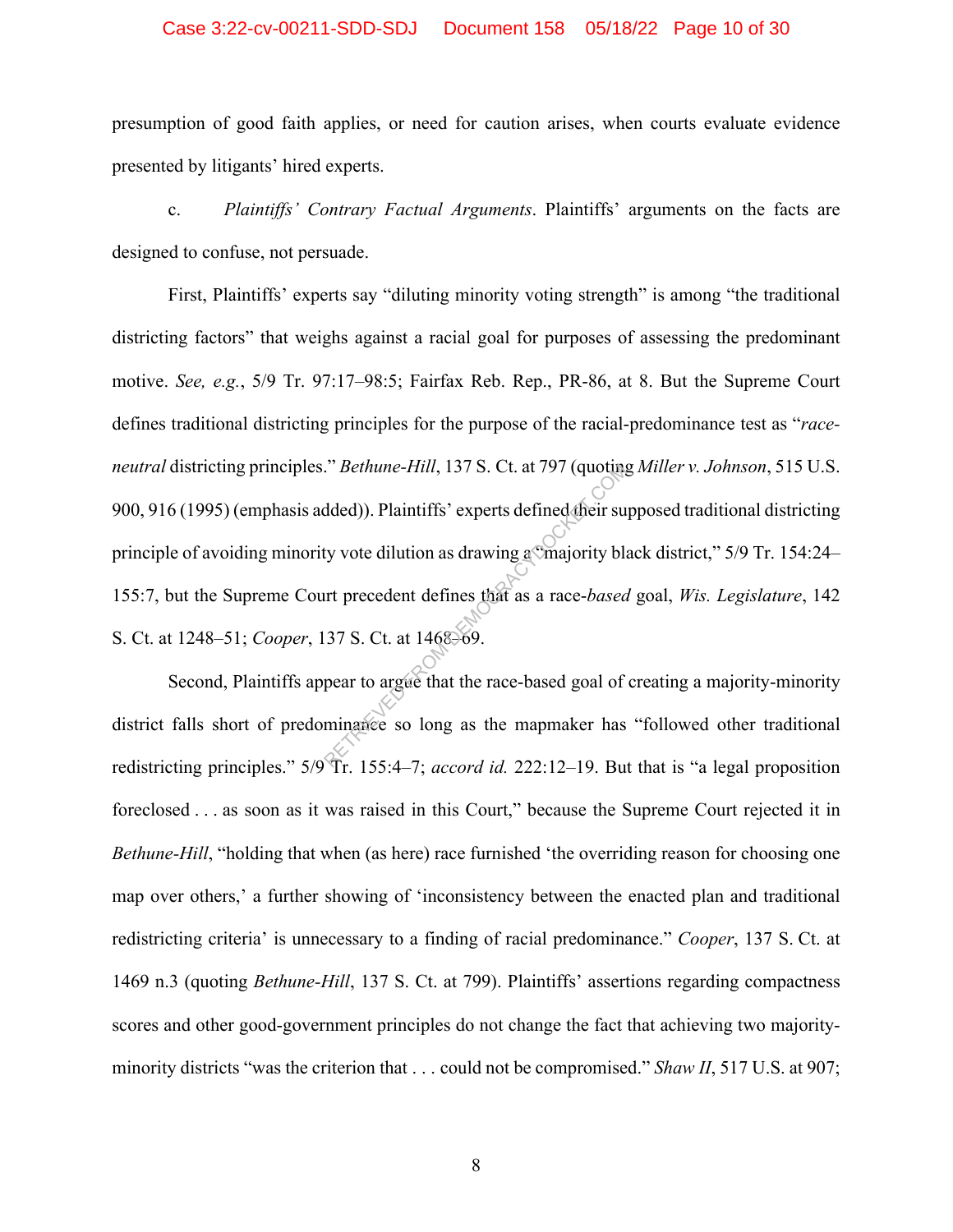#### Case 3:22-cv-00211-SDD-SDJ Document 158 05/18/22 Page 11 of 30

*see, e.g.*, 5/9 Tr. 94:23–95:11. Likewise, Plaintiffs' experts' efforts to distinguish the *Hays* districts by their appearance, 5/9 Tr. 222:16–19 (Fairfax), ignores that *Hays* found the direct evidence of motive sufficient to establish predominance, irrespective of district appearance, *Hays I*, 839 F. Supp. at 1204; *Hays v. Louisiana*, 936 F. Supp. 360, 368 (W.D. La. 1996).

Third, Plaintiffs get the traditional-principles argument wrong even on their own terms. They suggest, for example, that compliance with the one-person, one-vote principle is among the traditional districting principles that weigh against racial motivation. *See, e.g.*, 5/9 Tr. 97:17–98:5. But "the equal population goal is not one factor among others to be weighed against the use of race to determine whether race 'predominates.' Rather, it is part of the redistricting background, taken as a given, when determining whether race, or other factors, predominate in a legislator's determination as to *how* equal population objectives will be met." *Ala. Legislative Black Caucus*, 575 U.S. at 272. This criterion carries no weight. redominates.' Rather, it is part of the recession<br>ing whether race, or other factors, pr<br>al population objectives will be met." Ala<br>on carries no weight.<br>that their experts use of race is not susp<br>erest. See, e.g., 5/9 Tr.

Plaintiffs also assert that their experts use of race is not suspect because racial identity is a facet of communities of interest. *See, e.g.*, 5/9 Tr. 289:13–22 (Cravins); 5/10 Tr. [Rough] 177:23– 179:18 (Lichtman). But this is just another suspect use of race. "[T]he sorting of voters on the grounds of their race remains suspect even if race is meant to function as a proxy for other (including political) characteristics." *Cooper*, 137 S. Ct. at 1473 n.7; *Miller*, 515 U.S. at 914 (stating that the "use of race as a proxy" for "political interest[s]" is "prohibit[ed]").

Mr. Fairfax intimated at times that his stark racial choices were the result of drawing districts to align with "socioeconomic" data. 5/9 Tr. 186:20–187:1; *id.* 202:25–203:2. This argument fails like so many other attempts to a predominance finding. Mr. Fairfax's maps tracked racial patterns at the census-block level. *See* 5/11 Tr. 89:13–20. Mr. Fairfax had only racial data available at that level. 5/9 Tr. 180:2–8. Mr. Fairfax's socio-economic information is reported at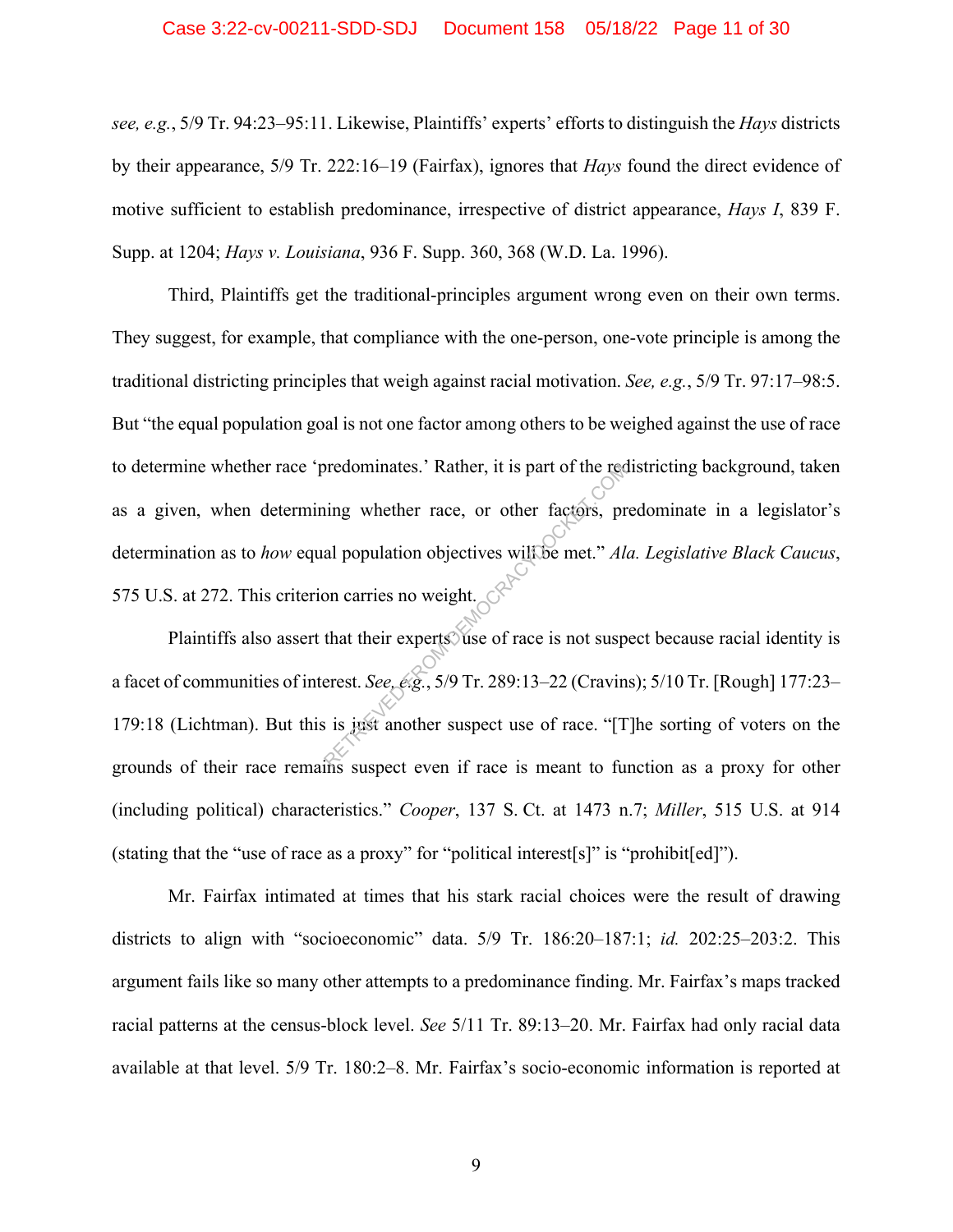#### Case 3:22-cv-00211-SDD-SDJ Document 158 05/18/22 Page 12 of 30

the census tract level, which is a higher, and less precise, level of census geography. *See* 5/9 Tr. 187:10–20, 226:14–16. Because the lines track race at the census-block level, Mr. Fairfax cannot credibly claim socioeconomic data caused the splits. *See Bush v. Vera*, 517 U.S. 952, 970–7 (1996) (plurality opinion); *Bethune-Hill*, 326 F. Supp. 3d at 175. Nor can Plaintiffs credibly pin the blame for their race-based lines on housing patterns. *See, e.g.*, 5/9 Tr. 114:7–115:24. Lines tracking those patterns were not inevitable, or even likely, absent racial predominance.

Finally, Plaintiffs suggested that drawing majority-minority districts was somehow nonracial because majority-minority districts are, in their view, racially balanced districts. *See, e.g.*, 5/11 Tr. 140:18–147:1. That again is a concession of invidious intent. "[R]acial balancing, ... is patently unconstitutional." *Grutter v. Bollinger*, 539 U.S. 306, 330 (2003). The argument contravenes the entire *Shaw* line of cases, each of which invalidated majority-minority districts that could equally have been alleged to create racial balance. The law is clear that the "assignment of voters on the basis of race" is "subject to" the "strictest scrutiny." *Miller*, 515 U.S. at 915. Example 18 a concession of invidious intended<br>
Grutter v. Bollinger, 539 U.S. 306,<br>
The of cases, each of which invalidate<br>
alleged to create racial balance. The law<br>  $\cdot$  is "subject to" the "strictest scrutiny."<br>
Exampl

d. *Plaintiffs' Legal Arguments*. Plaintiffs' strained contentions that race did not predominate betray a lack of confidence in their legal argument that racial predominance presents no problem. *See* Doc. 120 at 10 n.10; Doc. 123 at 2–3. And that argument makes little sense. The Legislature enacted a redistricting plan that Plaintiffs stipulated they have not alleged impinges on constitutional rights. Plaintiffs ask this Court to compare that non-suspect plan against race-based plans the Supreme Court has called constitutionally "odious." *Wis. Legislature*, 142 S. Ct. at 1248 (citation and quotation marks omitted). But no statute, including the VRA, may compel the constitutionally odious, especially when it was enacted to enforce the very constitutional rights being impinged. Plaintiffs do not address these problems, but instead rely on *Clark v. Calhoun*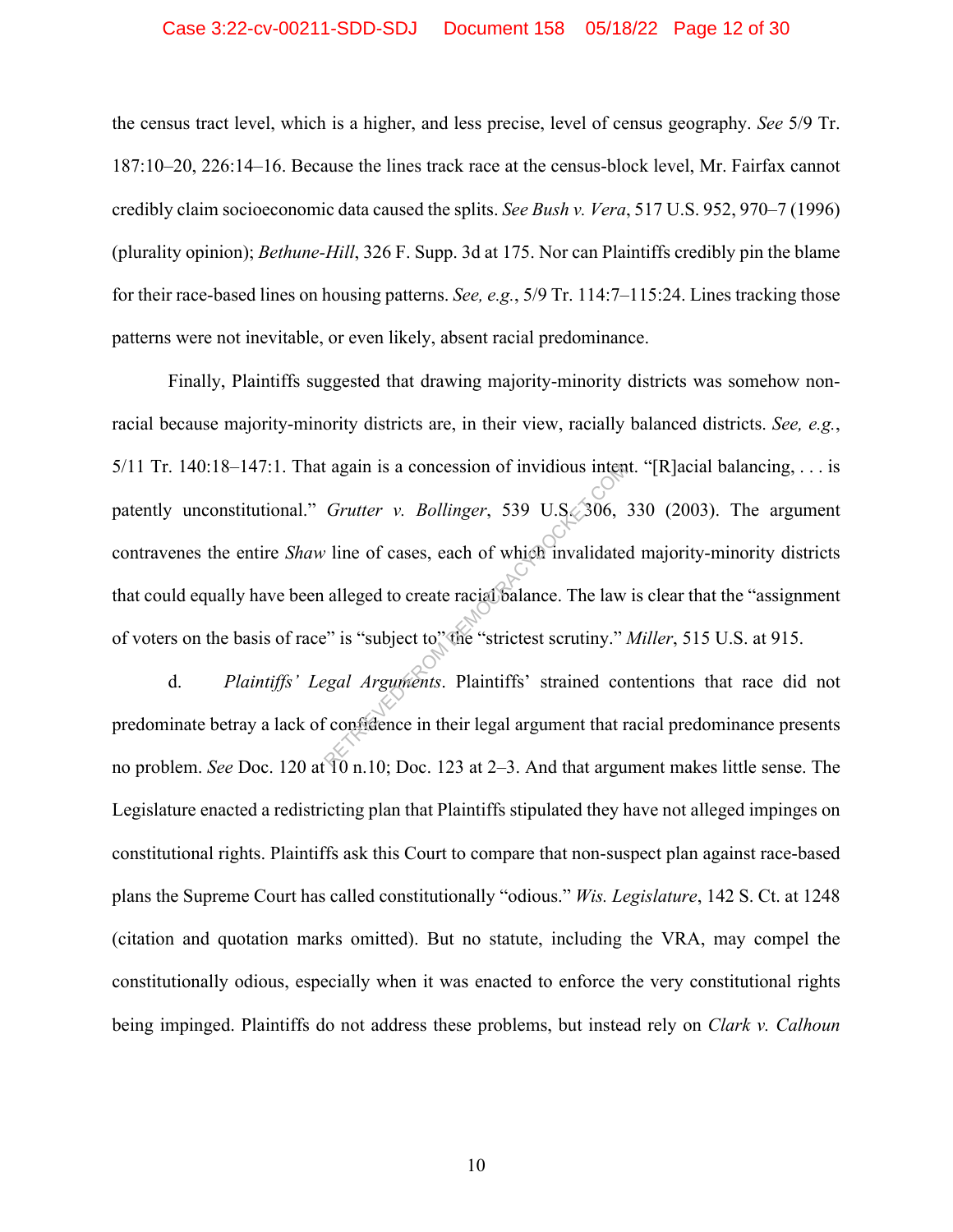*Cnty., Miss.*, 88 F.3d 1393 (5th Cir. 1996). Plaintiffs misread the relevant part of *Clark* and ignore how it fits within the larger body of relevant precent.

 To begin, Plaintiffs fail to appreciate that *Clark* addressed not one but two racialgerrymandering arguments in the context of a Section 2 claim. Plaintiffs cite only *Clark*'s first holding (in Section III.B) that the predominance test of *Miller v. Johnson* "does not apply to the first *Gingles* precondition." 88 F.3d at 1406–07. They bypass, however, *Clark*'s treatment of an argument it saw as distinct (in Section III.C): "that the County" sued in that case "did not violate § 2 because the plaintiffs' proposed remedy violates the Equal Protection Clause." *Id.* at 1407. On that latter question, the Fifth Circuit did not find predominance irrelevant but, instead, remanded because "[t]here has been no finding that the plaintiffs' plans subordinate traditional race-neutral districting plans to racial considerations," and the plaintiffs had presented an illustrative plan "which allegedly made minimal changes to existing districts and precinct lines." *Id.* at 1408 (internal quotation marks omitted). The court determined that an inquiry should be made into whether "those changes are truly 'minimal'" and whether the "predominant factor test" was satisfied.5 *Id.* (citation omitted). That is, *Clark did* view the predominance test as applicable to the illustrative plans, but as only part of the remedial analysis. Exercise to the plaintiffs' plans subord<br>
onsiderations," and the plaintiffs had providently be a plaintiffs had provident<br>
imal changes to existing districts and<br>
mitted). The court determined that an interval the "predi

Supreme Court and Fifth Circuit precedent have both since held that the remedial and liability inquiries are not separate but are one in the same. *Abbott v. Perez*, 138 S. Ct. 2305, 2333 (2018); *Harding v. Cnty. of Dallas, Tex.*, 948 F.3d 302, 309–10 (5th Cir. 2020). It is therefore no longer a legally available possibility that, as *Clark* assumed, a predominance analysis is appropriate at the remedial phase but not at the liability phase. *See also Wright v. Sumter Cnty. Bd.* 

<sup>&</sup>lt;sup>5</sup> Here, there is no argument that the illustrative plans make minimal changes as compared to the enacted plans. Plaintiffs experts admitted that they made no effort to minimize changes. *See* 5/9 Tr. 157:19–158:18. *Clark* undermines their assertions that a least-change plan cannot be a Section 2 remedy, as a least change plan was asserted to be a Section 2 remedy in that case.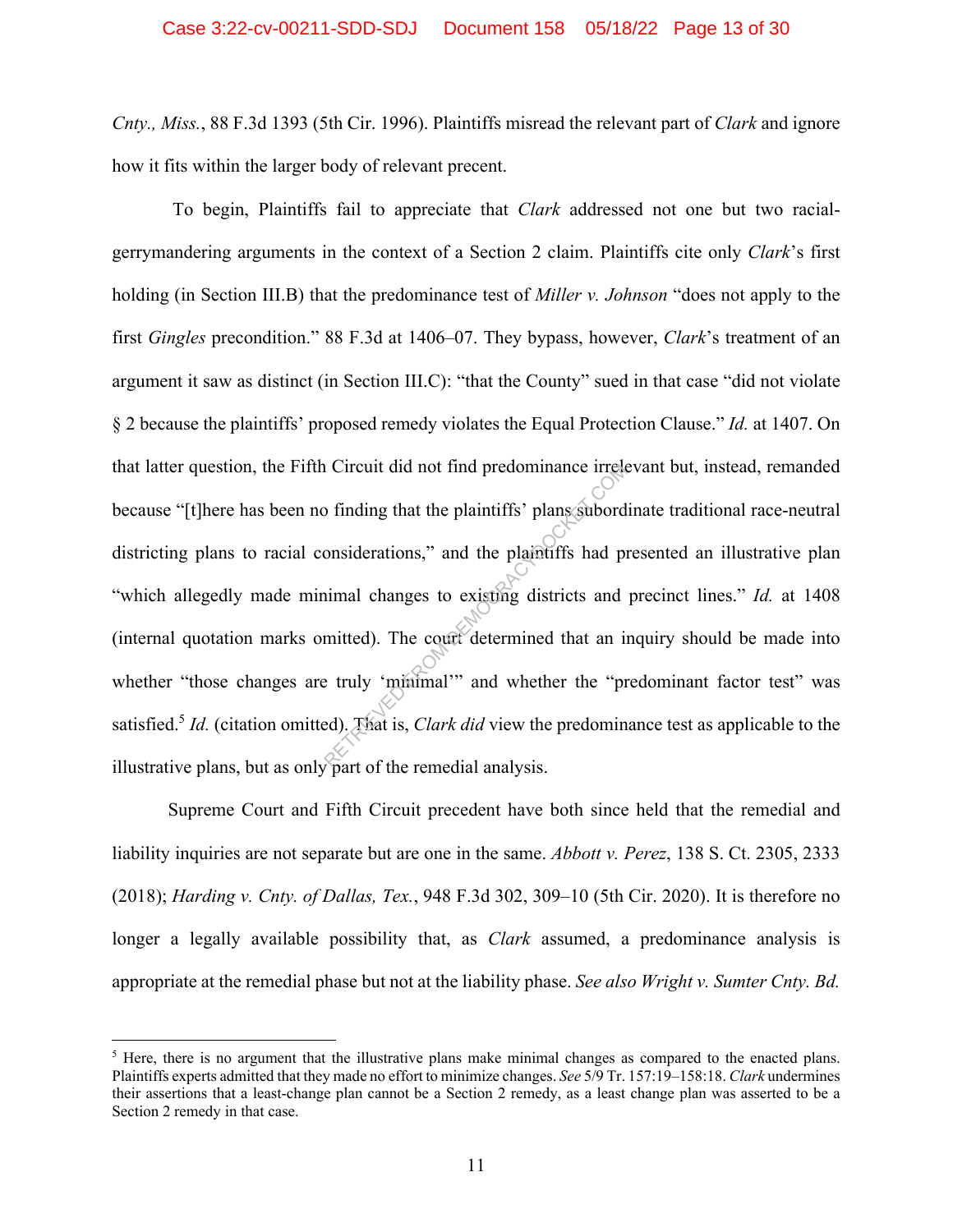#### Case 3:22-cv-00211-SDD-SDJ Document 158 05/18/22 Page 14 of 30

*of Elections & Registration*, 979 F.3d 1282, 1302–03 (11th Cir. 2020) ("[A] district court's remedial proceedings bear directly on and are inextricably bound up in its liability findings."). What the Fifth Circuit held in Section III.C now has equal applicability to Section III.B.

Further, the law of racial gerrymandering has advanced since *Clark*. Whereas *Clark* instructed the district court to evaluate to what degree the alternative plans "use[d] race at the expense of traditional political concerns," 88 F.3d at 1408, the Supreme Court has since clarified that "a conflict or inconsistency between the enacted plan and traditional redistricting criteria is not a threshold requirement," *Bethune-Hill*, 137 S. Ct. at 799. Before *Bethune-Hill*, the Supreme Court had "not affirmed a predominance finding, or remanded a case for a determination of predominance, without evidence that some district lines deviated from traditional principles." *Id.* When *Clark* was decided, it was not clear that a plan meeting the *Gingles* preconditions—which incorporate "traditional districting principles such as maintaining communities of interest and traditional boundaries," *Abrams v. Johnson*, 521 U.S. 74, 92 (1997) (quoting *Bush*, 517 U.S. at 977)—could be presumptively unconstitutional. Now, it is clear that this can be so and normally is so. "The purpose of the Voting Rights Act is to prevent discrimination in the exercise of the electoral franchise and to foster our transformation to a society that is no longer fixated on race." *LULAC v. Perry*, 548 U.S. 399, 433–34 (2006) (citation omitted). Setting racial predominance as the VRA standard is the wrong way to go about doing that.<sup>6</sup> predominance finding, or remanded a<br>
ence that some district lines deviated from<br>
was not clear that a plan meeting the *Gi*<br>
ricting principles such as maintaining c<br> *ams v. Johnson*, 521 U.S. 74, 92 (1997)<br>
ely unconsti

Finally, when *Clark* was decided, Fifth Circuit decisions had held that Section 2 remedies may not be created with predominantly racial intent. *See Washington v. Tensas Par. Sch. Bd.*, 819

<sup>6</sup> To the extent *Clark* is read otherwise, Defendants hereby preserve the argument that *Clark* was wrongly decided and should be overruled in an appropriate appellate tribunal, for reasons stated in the main text. The Supreme Court in *Merrill* is considering how racial predominance interacts with the first precondition and may well override *Clark* next Term. Plaintiffs' claim here would necessarily fail if that occurs, which is another reason to deny these motions or stay the case pending *Merrill*.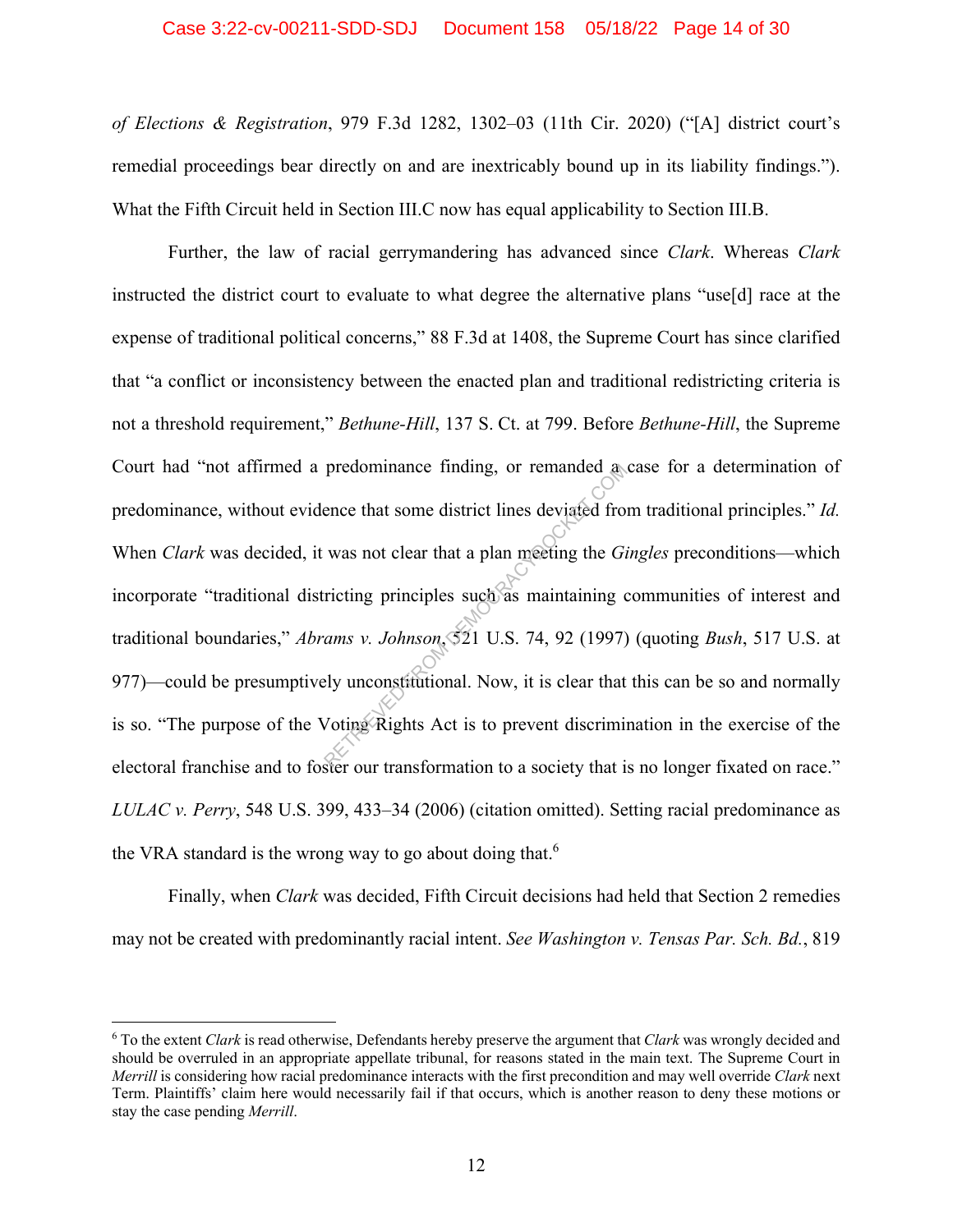F.2d 609, 612 (5th Cir. 1987). Under the rule of orderliness, "the earlier precedent controls." *United States v. Walker*, 302 F.3d 322, 325 (5th Cir. 2002).

#### **2. Non-Compliance with Traditional Districting Principles**

Plaintiffs' illustrative plans fail the first *Gingles* precondition because, in creating it, they declined to "take into account 'traditional districting principles such as maintaining communities of interest and traditional boundaries.'" *Abrams*, 521 U.S. at 92 (citation omitted). "[T]here is no basis to believe a district that combines two farflung segments of a racial group with disparate interests provides the opportunity that § 2 requires or that the first *Gingles* condition contemplates." *LULAC*, 548 U.S. at 433. This is because Section 2 rights are individual in nature and do not exist at the statewide level. *Shaw II*, 517 U.S. at 917. A district is not a Section 2 remedy when "the only common index" between the combined territory "is race." *Id.* at 435.

a. That is the case here. As explained, Plaintiffs' illustrative districts are racial gerrymanders, and it is especially critical that Plaintiffs' experts began from a racial starting point, reasoning that "[y]ou can't draw a plan in an area where black population doesn't exist." 5/9 Tr. 209:22–23. Only after discerning that a 50 percent target requires that specific territory be joined namely, East Baton Rouge Parish, Ouachita Parish (Monroe), and other portions of the delta region—did Plaintiffs seek communities-of-interest and traditional-principles justifications for the choice. 5/9 Tr. 137:13–138:10 (Cooper); *id.* 234:21–235:5. (Fairfax). Plaintiffs' experts did not analyze similarities and differences among these regions. *See* 5/9 Tr. 143:8–146:14.7 And they conceded these regions are in fact different (e.g., that "East Baton Rouge, West Baton Rouge are not part of the Louisiana delta region"). *Id.* 219:17–20. Their analyses showed marked differences U.S. at 433. This is because Section 2 is<br>ide level. *Shaw II*, 517 U.S. at 917 A distinct ex<sup>2</sup> between the combined territory "is racase here. As explained, Plaintiffs' illuminally critical that Plaintiffs' experts bega

<sup>&</sup>lt;sup>7</sup> Mr. Fairfax's references to public comments at the Legislature's road-shows fails to adduce a single comment suggesting that Monroe and East Baton Rouge be joined; the references all concern concepts that lie far from the core of the non-compact configuration necessary to achieve a 50 percent BVAP threshold. *See* 5/9 Tr. 195:10–196:1.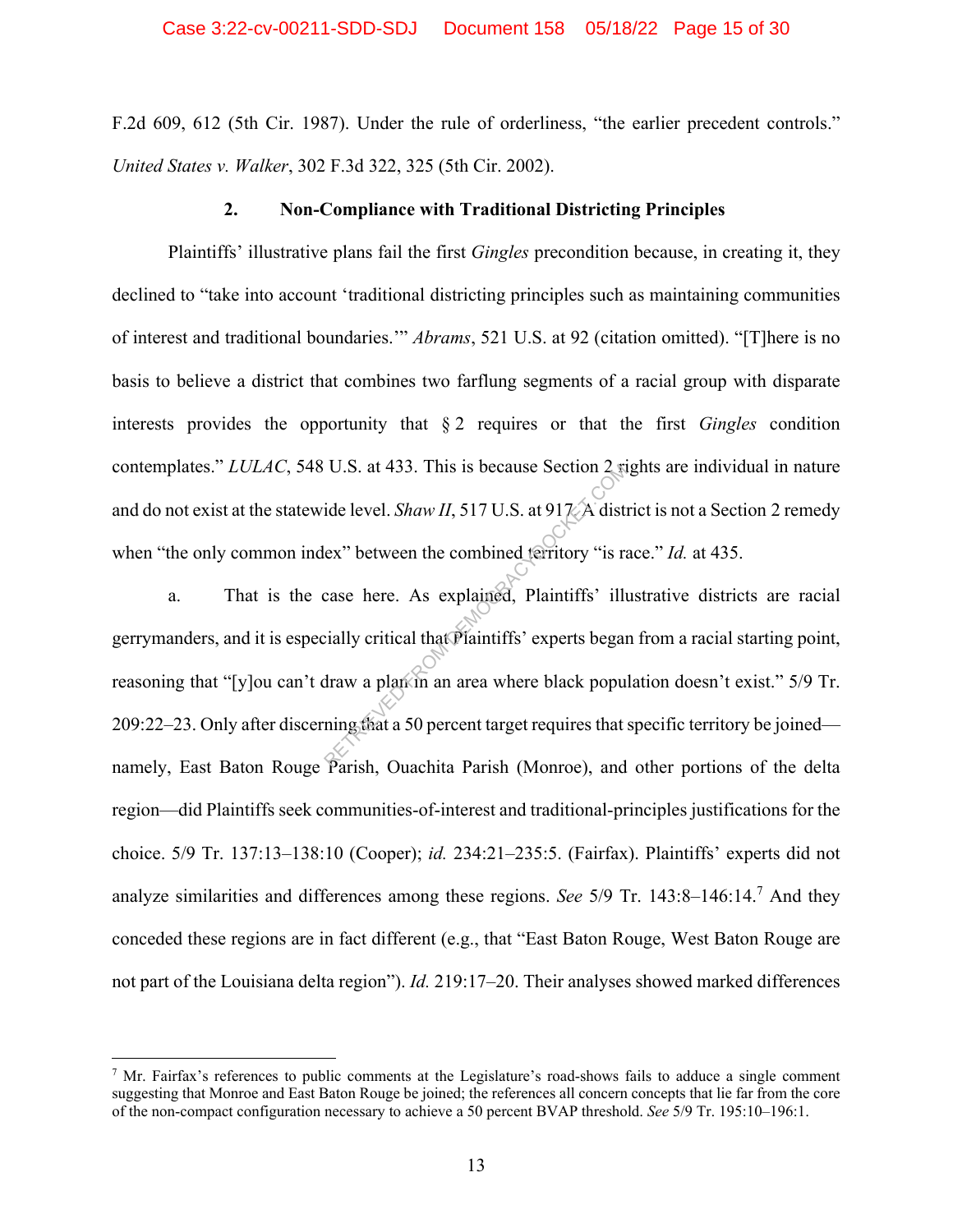#### Case 3:22-cv-00211-SDD-SDJ Document 158 05/18/22 Page 16 of 30

in household income, educational attainment, and poverty levels of Black residents in East Baton Rouge Parish compared to Black residents of the delta parishes. *See* 5/9 Tr. 151:6–154:14; *id.* 232:7–24; *id.* 234:6–18. A defense expert testified that these disparate regions were joined with a transparently racial motive and without regard to actual shared interests. 5/11 Tr. 52–164.

Plaintiffs approached this case from the wrong legal direction. They concluded that two majority-Black districts in Louisiana somewhere—anywhere—should be created and then sought to identify the location as an afterthought. By contrast, Section 2 asks whether a discrete minority community suffers vote dilution. *See Gonzalez*, 535 F.3d at 599–600; *Shaw II*, 517 U.S. at 917.

b. Plaintiffs' efforts to establish compactness in the face of these deficiencies are unavailing. *See Growe v. Emison*, 507 U.S. 25, 41–42 (1993) (it is Plaintiffs' burden to establish the *Gingles* preconditions). First, their experts provide mathematical compactness calculations purporting to show that their illustrative district meet certain scores. *See, e.g.*, 5/9 Tr. 106:5– 108:19. But this reduces the compactness inquiry to "style points." *LULAC*, 548 U.S. at 434. "The first *Gingles* condition refers to the compactness of the minority population, not to the compactness of the contested district." *Id.* at 433 (citation omitted). An illustrative district is not compact if it adjoins disparate communities on the basis of race, *see Sensley*, 385 F.3d at 597, notwithstanding their "different characteristics, needs, and interests," *LULAC*, 548 U.S. at 434. A district joining urban and suburban Black residents in East Baton Rouge Parish together with rural Black residents of the delta region (e.g., Ouachita and East Carroll Parishes) up to one-hundred eighty miles away, *see* Murray Rep., State\_4, at 23–24, is precisely the type of district *LULAC* and *Sensley* found noncompact. *See Sensley*, 385 F.3d at 597 (finding a district joining discrete communities "roughly 15 miles apart from one another" failed the first precondition); *see also Miller*, 515 U.S. at 907–08 forts to establish compactness in the ta<br>mison, 507 U.S. 25, 41–42 (1993) (it is P<br>First, their experts provide mathematic<br>ir illustrative district meet certain score<br>compactness inquiry to "style points." Lt<br>to the compa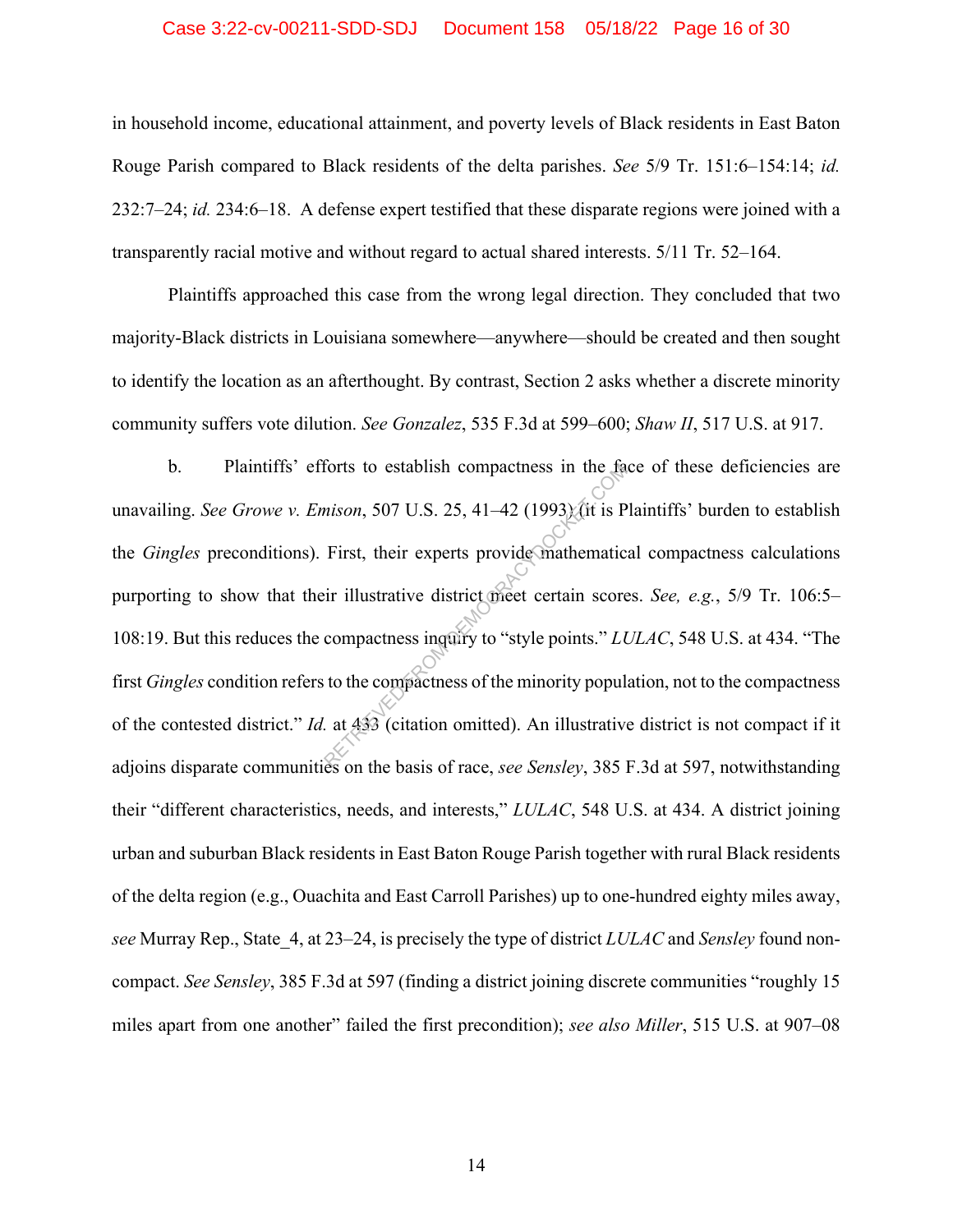#### Case 3:22-cv-00211-SDD-SDJ Document 158 05/18/22 Page 17 of 30

(condemning district that "connect[ed] the black neighborhoods of metropolitan Atlanta and the poor black populace of coastal Chatham County").

Second, Plaintiffs' experts measured the extent to which their plans split politicalsubdivision boundaries, metropolitan statistical areas, and other units of census geography they purported to be communities of interest. *See, e.g.*, 5/9 Tr. 99:21–104:24. But the compactness question is not principally whether the plans *split* areas recognized by the Census Bureau but whether they *join* areas separated by "enormous geographic difference" having "disparate needs" and interests." *LULAC*, 548 U.S. at 435. No "mathematical possibility" of minimizing abstractly defined splits can justify the joinder of persons in these disparate regions. *Id.*

Third, Plaintiffs' efforts to compare their illustrative remedies to the majority-white districts of the enacted plan,  $5/9$  Tr.  $93:8-97:3$ ,  $100:8-111:1$ ,  $116:5-118:8$  (Cooper), are legally irrelevant and factually incorrect. They are legally immaterial because no one contends that the plan's majority-white districts are compelled by a federal statute, the Legislature has no obligation to meet the *Gingles* compactness requirement to draw them, and a federal court has no role in policing a state's choices in this respect. *See Rucho v. Common Cause*, 139 S. Ct. 2484, 2501 (2019); *Banerian v. Benson*, --F. Supp. 3d--, 2022 WL 676001, at \*2 (W.D. Mich. Mar. 4, 2022) (three-judge court). The question is whether the remedial districts meet the compactness standard of *LULAC* and other precedents interpreting Section 2, not whether they meet some standard Plaintiffs' experts purport to infer from the enacted plan's majority-white districts. Plaintiffs' arguments are factually incorrect because the record establishes beyond cavil that *all* districts in the enacted plan adhere to "traditional boundaries." *LULAC*, 548 U.S. at 433 (citation omitted). Louisiana's congressional redistricting plans have remained markedly similar since the *Hays* Forts to compare their illustrative remeters<br>forts to compare their illustrative remeters<br> $5/9$  Tr. 93:8-97:3, 100:8- $\Omega$ 1:1, 116:5-<br>orrect. They are legally immaterial becausts are compelled by a federal statute, the l<br>t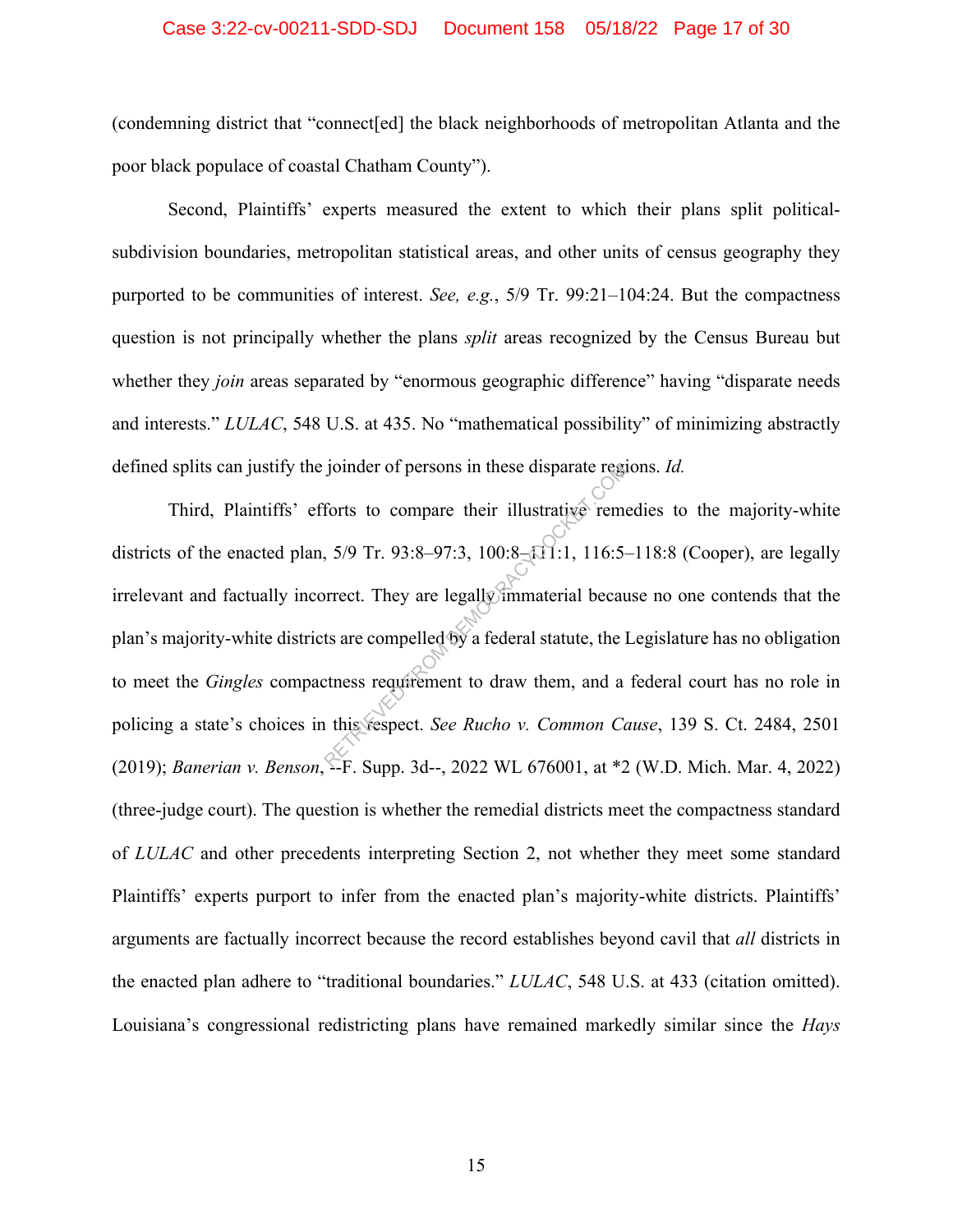#### Case 3:22-cv-00211-SDD-SDJ Document 158 05/18/22 Page 18 of 30

litigation, signaling that generations of legislators have viewed lines like those before the Court as respecting the State's communities of interest. *See* Hood Rep., Leg\_1, at 2–4.

Fourth, Plaintiffs' reliance on lay witness testimony to establish the compactness requirement is insufficient to establish a likelihood of success. As an initial matter, the testimony appears to comprise "*post hoc* justifications" contrived only after Plaintiffs' experts determined that hitting the majority-minority goal required a given conglomeration of regions. *Bethune-Hill*, 137 S. Ct. at 799. In any event, the testimony undermined their argument. Mr. Cravins repeatedly testified that Baton Rouge is part of "south Louisiana." 5/9 Tr. 240:23–241:3; *see also id.* 240:24– 247:20 (five additional references to "south Louisiana"). The delta parishes are not part of "south Louisiana" by any arguable definition. This testimony appeared to be intended to establish that East Baton Rouge should be joined to St. Landry Parish. *See, e.g.*, 5/9 Tr. 240:24–241:22. But no map was presented demonstrating that a remedial district joining East Baton Rouge and St. Landry Parish, and anchored in "south Louisiana" would cross the 50 percent BVAP threshold in a plan with two majority-minority districts. ences to "south Louisiana"). The delta particular definition. This testimony appeared to lead to still increase to the solution of the state of the Louisiana exponential district joining East at the Louisiana exposure woul

## **B. The Third** *Gingles* **Precondition**

The third *Gingles* precondition requires a challenger to prove an "amount of white bloc voting that can generally 'minimize or cancel' black voters' ability to elect representatives of their choice." *Gingles*, 478 U.S. at 56 (citations omitted). This element cannot be shown "[i]n areas with substantial crossover voting," *Bartlett v. Strickland*, 556 U.S. 1, 24 (2009), which is defined as an area where the Black-preferred candidate can prevail "without a VRA remedy"—i.e., a 50 percent minority VAP district, *Covington*, 316 F.R.D. at 168. Here, it is undisputed that white crossover voting levels are sufficient to obviate the need for even one 50 percent BVAP district. Plaintiffs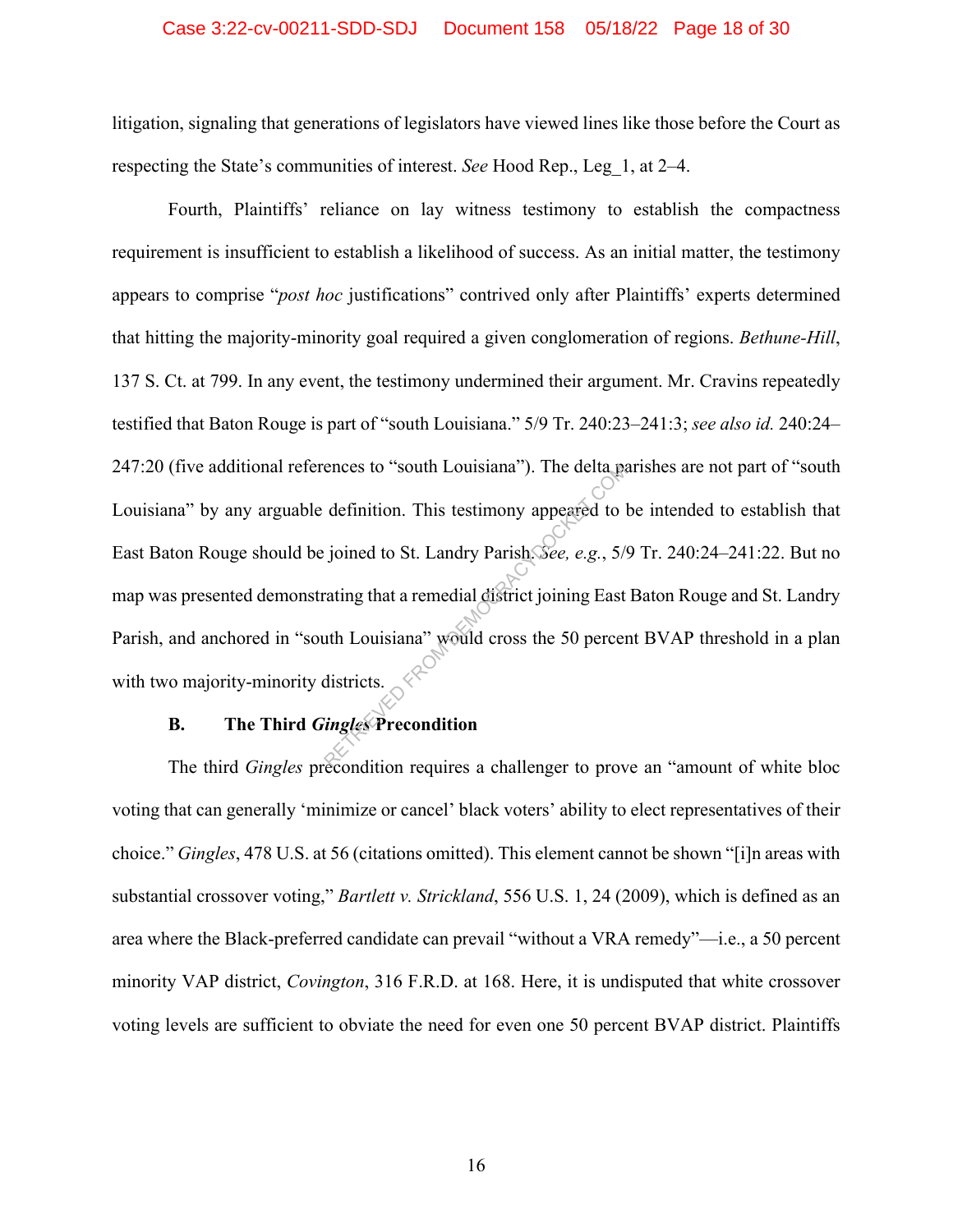#### Case 3:22-cv-00211-SDD-SDJ Document 158 05/18/22 Page 19 of 30

therefore have no meaningful chance of proving that two 50 percent BVAP districts are legally required.

1. Plaintiffs structured their polarized voting evidence around the wrong legal standard. Both their polarization experts, Dr. Palmer and Dr. Handley, defined polarized voting as existing where "black voters and white voters voted differently." 5/10 Tr. [Rough] 8:12–13; *see also id.* 14:21–22; *id.* 281:3–7. In particular, they view polarized voting as existing where "black voters and white voters would have elected different candidates if they had voted separately." *Id.* 15:14–15. That would occur any time bare majorities of Black voters and white voters vote for different candidates.

From that starting point, "the experts opined (to no one's great surprise) that in [Louisiana], as in most States, there are discernible, non-random relationships between race and voting." *Cooper*, 137 S. Ct. at 1471 n.5. That is exactly the error that led to "the most extensive unconstitutional racial gerrymander ever encountered by a federal court," *Covington v. North Carolina*, 270 F. Supp. 3d 881, 892 (M.D.N.C. 2017), and embellishment with terms like "stark," 5/10 Tr. [Rough] 8:7, cannot hide this. In *Covington*, the North Carolina legislature created twentyeight majority-minority districts in its state house and senate plans, based on the advice of statistical experts who found "statistically significant racially polarized voting in 50 of the 51 counties studied." *Covington*, 316 F.R.D. at 169 (quotation marks omitted). A three-judge court found that every one of those districts was a racial gerrymander, and the Supreme Court summarily affirmed that decision in one sentence. *North Carolina v. Covington*, 137 S. Ct. 2211 (2017). The case was not close. *Covington*, 270 F. Supp. 3d at 892 ("The Supreme Court affirmed that conclusion without argument and without dissent. And the Supreme Court unanimously held that int, "the experts opined (to no one's great<br>
e discernible, non-random relationships<br>
1 n.5. That is exactly the error that<br>
1 mander ever encountered by a federal<br>
81, 892 (M.D.N.C. 2017), and embellish<br>
hide this. In Cov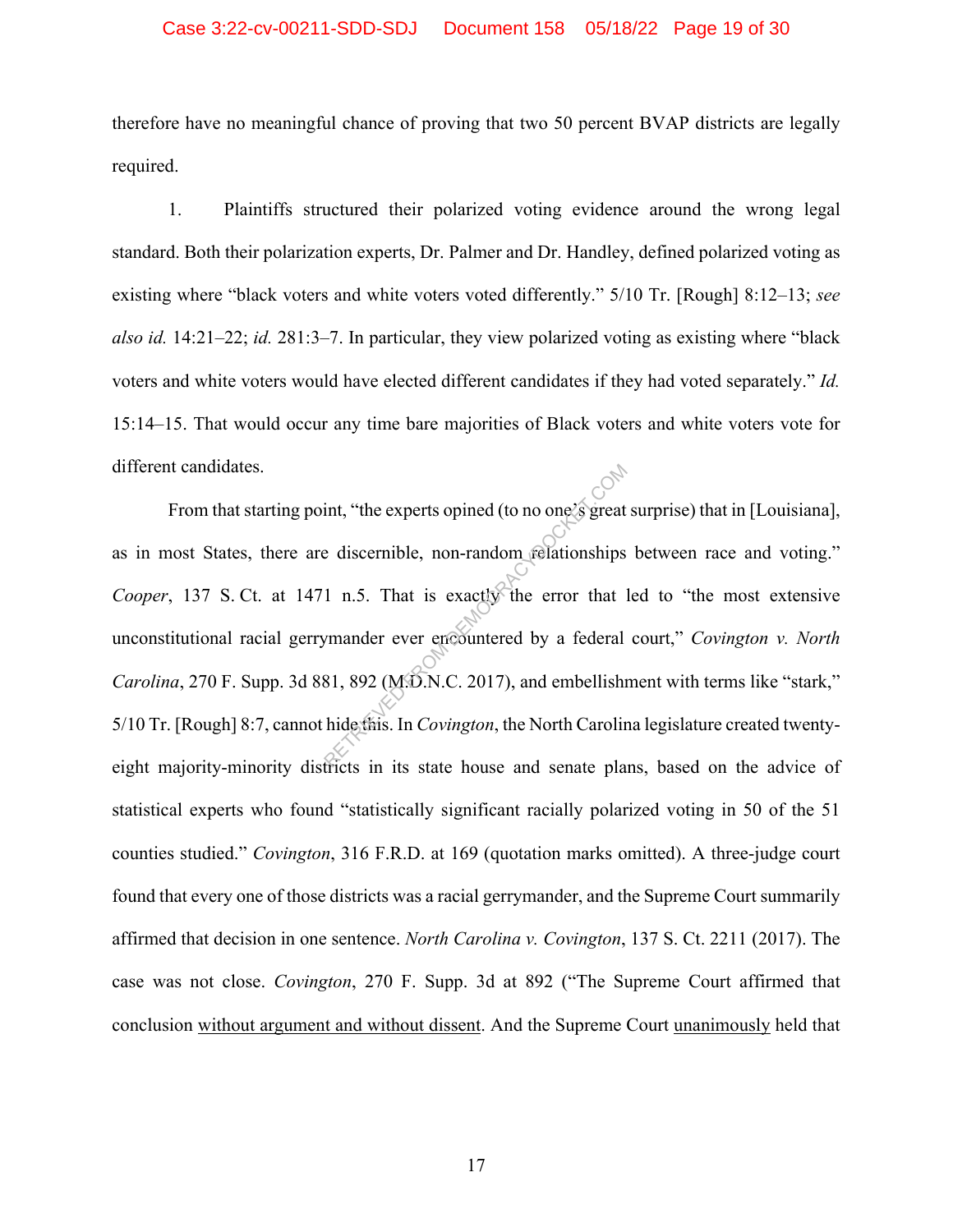#### Case 3:22-cv-00211-SDD-SDJ Document 158 05/18/22 Page 20 of 30

Senator Rucho and Representative Lewis incorrectly believed that the Voting Rights Act required construction of majority-minority districts[.]" (underlining in original)).

The problem was that North Carolina's experts, like Plaintiffs' experts, addressed "the general term 'racially polarized voting'" which "simply refers to when different racial groups 'vote in blocs for different candidates.'" *Covington*, 316 F.R.D. at 170 (citation omitted). But they missed "crucial difference between legally significant and statistically significant racially polarized voting." *Id.* at 170 (underlining in original). Whereas polarized voting can be said to occur "when 51% of a minority group's voters prefer a candidate and 49% of the majority group's voters prefer that same candidate," *id.* at 170, "the third *Gingles* inquiry is concerned only with 'legally significant racially polarized voting,'" *id.* (quoting *Gingles*, 478 U.S. at 51, 55–56). Nonactionable polarized voting becomes legally significant only when "racial bloc voting is operating at such a level that it would actually minimize or cancel minority voters' ability to elect representatives of their choice, *if no remedial district were drawn*." *Id.* at 168 (quotation and edit marks omitted; emphasis added). The question is whether "the candidate of choice of African-American voters would usually be defeated *without a VRA remedy*." *Id.* (emphasis added). Indate," *id.* at 170, "the third *Gingles* incodentized voting,"" *id.* (quoting *Gingles*,  $\epsilon$ <br>becomes legally significant only when "rand actually minimize or cancel mino:<br>ce, *if no remedial district were drawn.*" *I* 

The *Covington* court—endorsed by every Supreme Court justice—criticized the North Carolina legislature because it "**Never Analyzed** *Gingles***' Third Factor.**" *Id.* at 167 (bolding and capitalization in original). They did not assess whether the Black-preferred candidate would likely lose "absent some remedy," and this "failure" was "fatal to their Section 2 defense." *Id.* The same is true here. Dr. Palmer and Dr. Handley did not analyze "whether majority bloc voting exist[s] at such a level that the candidate of choice of African-American voters would usually be defeated *without a VRA remedy*." *Id.* at 168 (emphasis added); *see* 5/10 Tr. [Rough] 55:3–57:18. That is a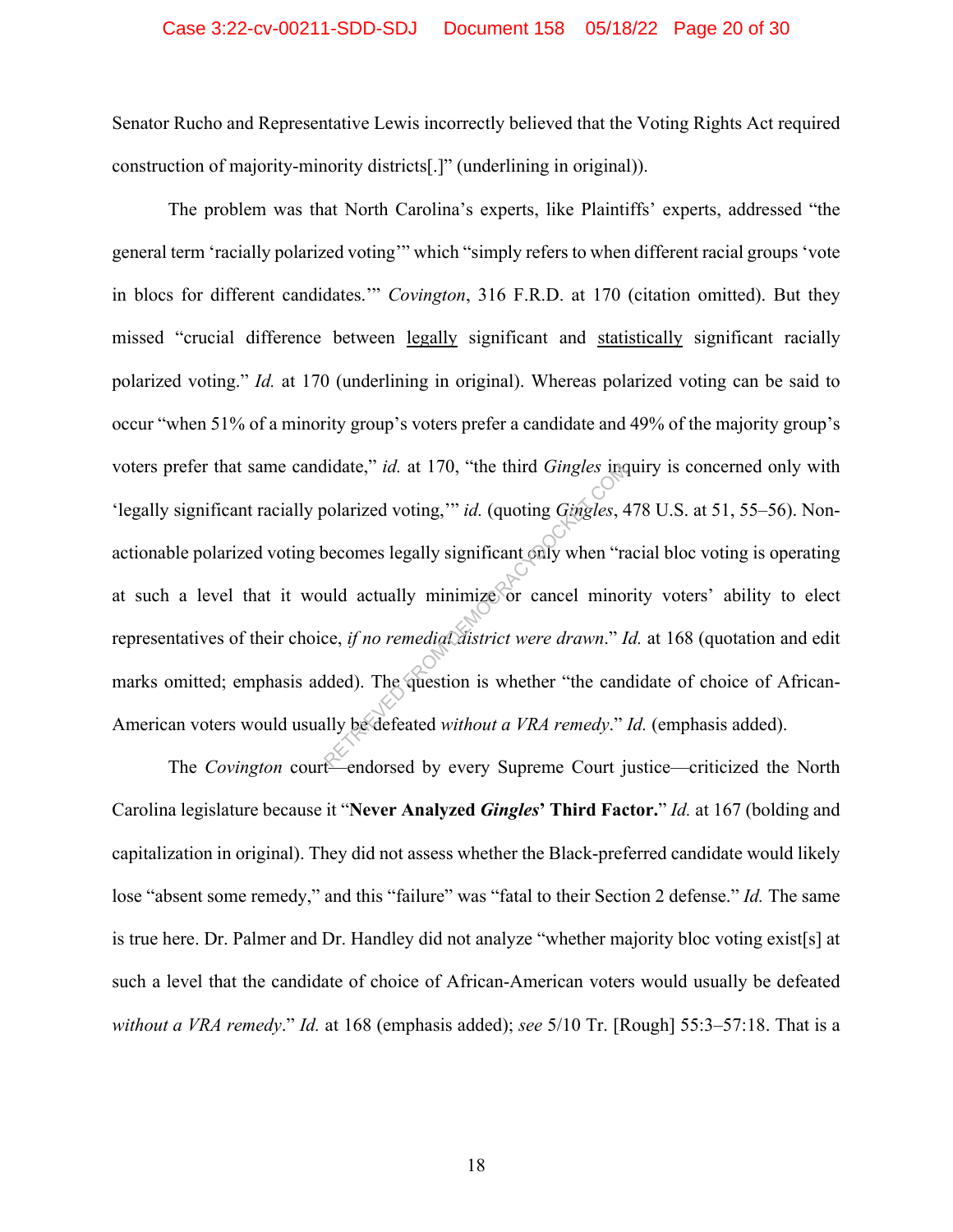#### Case 3:22-cv-00211-SDD-SDJ Document 158 05/18/22 Page 21 of 30

failure to prove the third precondition. "Section 2 'does not assume the existence of racial bloc voting; plaintiffs must prove it.'" *Growe*, 507 U.S. at 42 (quoting *Gingles*, 478 U.S. at 46).

In fact, Plaintiffs' experts testified—and the undisputed evidence establishes—that a VRA remedy is unnecessary for the Black-preferred candidate to have an equal opportunity to prevail.<sup>8</sup> The Supreme Court held in *Bartlett* that a VRA remedy is a district that meets "the majorityminority requirement," i.e., 50 percent plus one. 556 U.S. at 17. The question is whether a white voting bloc is sufficient to defeat the Black-preferred candidate in districts below 50 percent BVAP or, by contrast, whether a district below 50 percent BVAP would perform. Here, Dr. Lewis concluded that a 50 percent BVAP district is unnecessary in either the footprint of CD5 or CD2. Lewis Rep., Leg 2, ¶ 13. But the Court need not take his word for it: Plaintiffs' experts, and a sophisticated *amicus* brief submitted by Tulane and Louisiana State University (LSU) math and computer science professors, have found the same. Dr. Palmer testified that there is meaningful white crossover voting, 5/9 Tr. 339:18-343:10, and that CD2 and CD5 could be drawn below 50 percent and enable the Black community to elect its preferred candidates, *id.* 346:18–21. Dr. Lichtman—who was the challengers' expert in *Covington*—agreed that a district around 40 percent BVAP can perform and compared this case to *Covington* without prompting. 5/10 Tr. [Rough] 185:7–187:5. Dr. Handley testified that it is possible districts below 50 percent BVAP may perform. *Id.* 66:18–22. The Tulane and LSU professors' *amicus* brief presents an analysis of nineteen elections demonstrating that districts of about 42 percent BVAP afford an equal minority electoral opportunity. *Amicus* Brief in Support of Neither Party, Doc. 97, at 23, 27, 34–34. Indeed, Plaintiffs' contention that their remedial districts will perform depends on white crossover voting, BVAP district is unnecessary in either the<br>ut the Court need not take his word for<br>ubmitted by Tulane and Logisiana State<br>i, have found the same Dr. Palmer testif<br>Tr. 339:18–343:10, and that CD2 and CI<br>ck community to elec

<sup>&</sup>lt;sup>8</sup> This is a remarkable development in a southern state and a mark of progress from the days when the VRA was read to require districts be drawn above 60 percent BVAP to afford Black residents an equal opportunity to elect candidates of their choice. *See, e.g.*, *Ketchum v. Byrne*, 740 F.2d 1398, 1415 (7th Cir. 1984); *Jeffers v. Clinton*, 756 F. Supp. 1195, 1198 (E.D. Ark. 1990).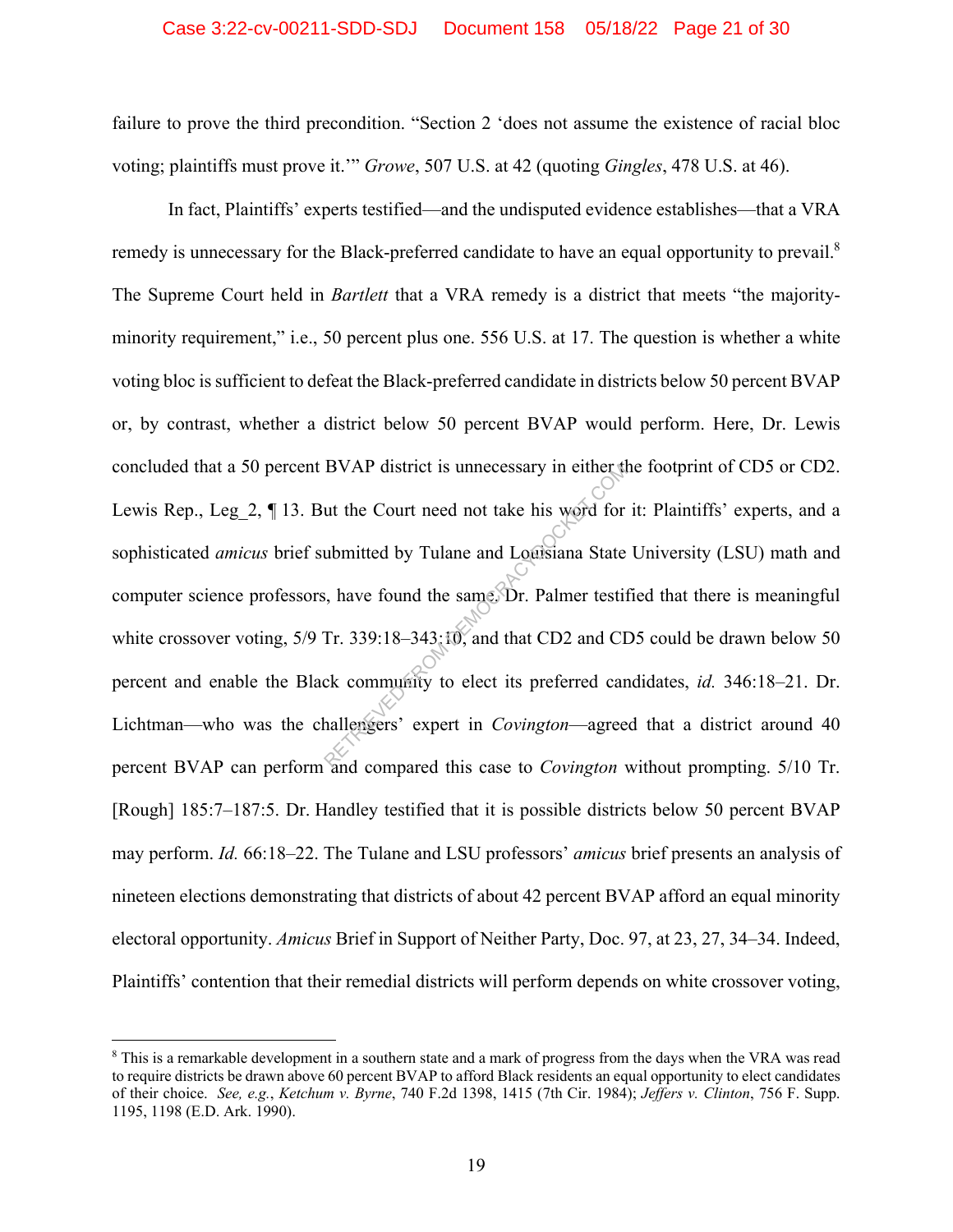#### Case 3:22-cv-00211-SDD-SDJ Document 158 05/18/22 Page 22 of 30

as their experts concede that the success of the Black preferred candidates in their projected election results occurs only with some form of white cooperation (either in voting for the Blackpreferred candidate or declining to vote). *See* 5/10 Tr. [Rough] 46:24–47:24; *id.* 54:8–18.

2. There is no merit in Plaintiffs' contrary view that CD5 violates Section 2 because it is below the roughly 40 percent BVAP level that may be necessary for the Black-preferred candidate to prevail. This argument does not explain why a majority-minority district is essential in the footprint of CD2, and it is legally erroneous under *Bartlett*, which held that Section 2 does not mandate crossover districts. 556 U.S. at 23. In so holding, *Bartlett* reasoned that, in areas where white crossover voting is sufficient to create functioning crossover districts, white bloc voting carries no legal significance under the third *Gingles* precondition. *See id.* at 23–24.9

Plaintiffs also retort that their illustrative remedies are majority-minority districts, not crossover districts. Doc. 120 at 12–13. But *Bartlett* holds that, where white crossover voting is sufficient to create a functioning crossover district, "majority-minority districts *would not be required in the first place*." 556 U.S. at 24 (emphasis added). *Covington* held the same, condemning majority-minority districts in the absence of evidence that crossover districts would not perform. *See also Cooper*, 137 S. Ct. at 1471–72 (striking down majority-minority congressional district because legislature failed to assess whether a crossover district would perform). If the Legislature had drawn a second majority-minority district, it would have reenacted *Covington*, and *Covington*'s result would have followed. If the Legislature cannot create a district, neither can this Court. *See Clark*, 88 F.3d at 1408; *accord Dillard v. City of Greensboro*, 74 F.3d 230, 233–34 (11th Cir. 1996) ("Whether a redistricting plan is adopted by a court or a legislature does not affect a party's right to challenge the plan."). The Supreme Court recently made clear that under the third *Gingles* precondition. See<br>that their illustrative remedies are may<br>0 at 12–13. But *Bartlett* holds that, where<br>ioning crossover district, "majority-min"<br> $\therefore$  556 U.S. at 24 (emphasis added).<br>ity distric

<sup>9</sup> For that reason, the *amicus* request that the Court fashion crossover districts as a VRA remedy is legally foreclosed. *Amicus* Brief in Support of Neither Party, Doc. 97, at 4, 27, 39.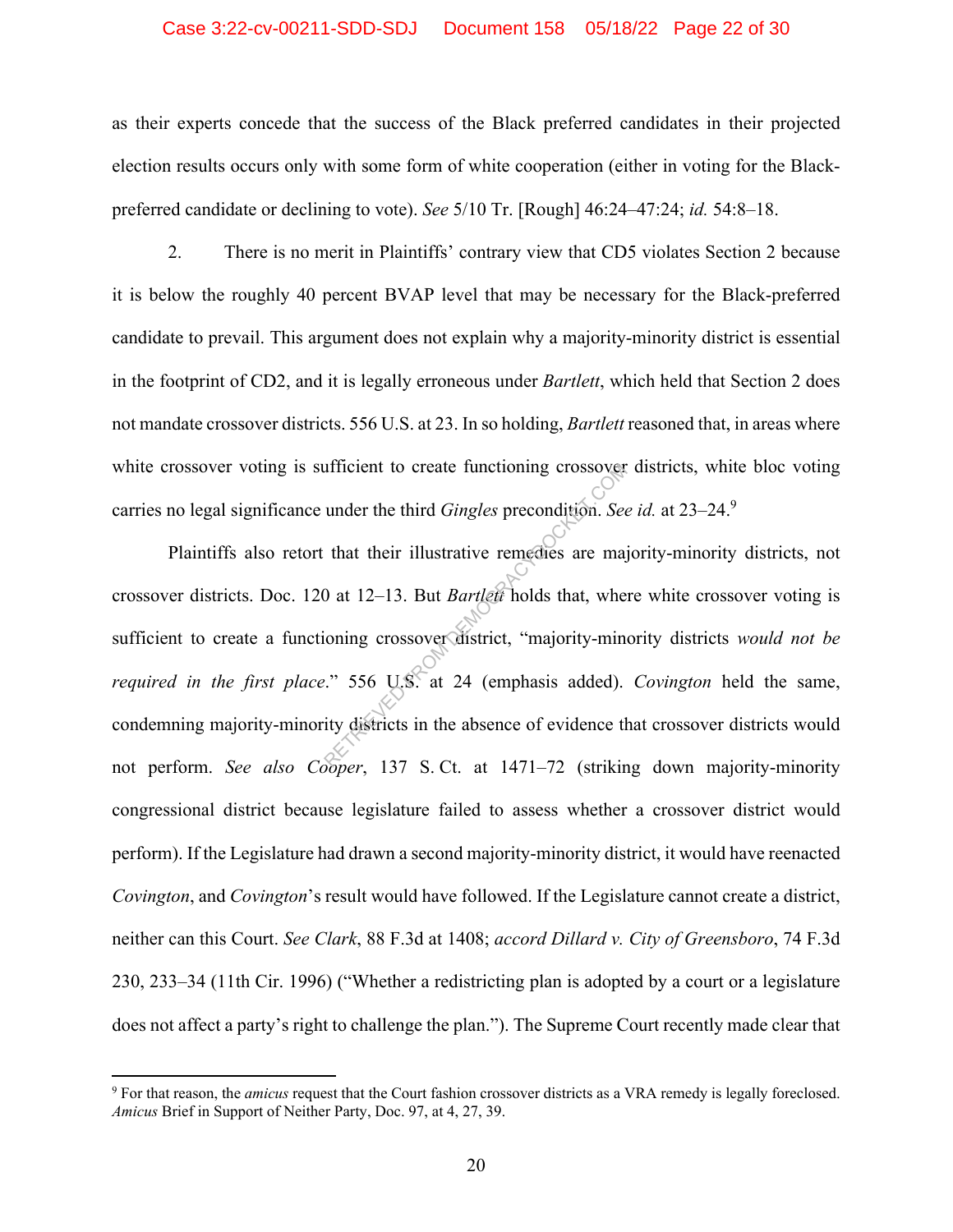#### Case 3:22-cv-00211-SDD-SDJ Document 158 05/18/22 Page 23 of 30

court-drawn plans are subject to the same racial gerrymandering standards governing legislatures—finding the principle so obvious as to justify summary reversal. *Wis. Legislature*, 142 S. Ct. at 1250.

#### **II. The Equities Militate Against an Injunction**

Plaintiffs' motions fail because they have failed to prove "that the balance of equities tips in [their] favor, and that an injunction is in the public interest." *Winter v. Nat. Res. Def. Council, Inc.*, 555 U.S. 7, 20 (2008). Plaintiffs were required to "clearly carr[y] the burden of persuasion" on these requirements. *PCI Transp.*, 418 F.3d at 545. They failed to do so.

A. Plaintiffs do not, and could not, deny that the injunction they seek would establish a state of affairs that never before existed and does not preserve the *status quo* pending trial. *See* Doc. 120 at 19–20; Doc. 123. The *Galmon* Plaintiffs contend that this poses no problem, Doc. 120 at 19–20, but the 1979 Fifth Circuit case they cite predates the Supreme Court's holding that "[t]he purpose of a preliminary injunction is merely to preserve the relative positions of the parties until a trial on the merits can be held." *Univ. of Tex. v. Camenisch*, 451 U.S. 390, 395 (1981). Plaintiffs also ignore precedent holding that "mandatory injunctive relief, which goes well beyond simply maintaining the status quo *pendente lite*, is particularly disfavored, and should not be issued unless the facts and the law clearly favor the moving party." *Martinez v. Mathews*, 544 F.2d 1233, 1243 (5th Cir. 1976). And Plaintiffs do not cite any redistricting case to have ordered a new redistricting plan as *temporary* relief. Numerous courts have declined the invitation Plaintiffs extend to this Court here. Doc. 199-1 at 23. This Court should as well. not, and could not, deny that the injunction<br>before existed and does not preserve the .<br>Circuit case they cite predates the Suprem<br>unction is merely to preserve the relative<br>eld." Univ, of Tex. v. Camenisch, 451 U.S<br>in tha

B. The public interest decisively cuts against an injunction because it poses a severe risk of widespread constitutional violations—of the magnitude approaching "the most extensive unconstitutional racial gerrymander ever encountered by a federal court," *Covington*, 270 F. Supp.

21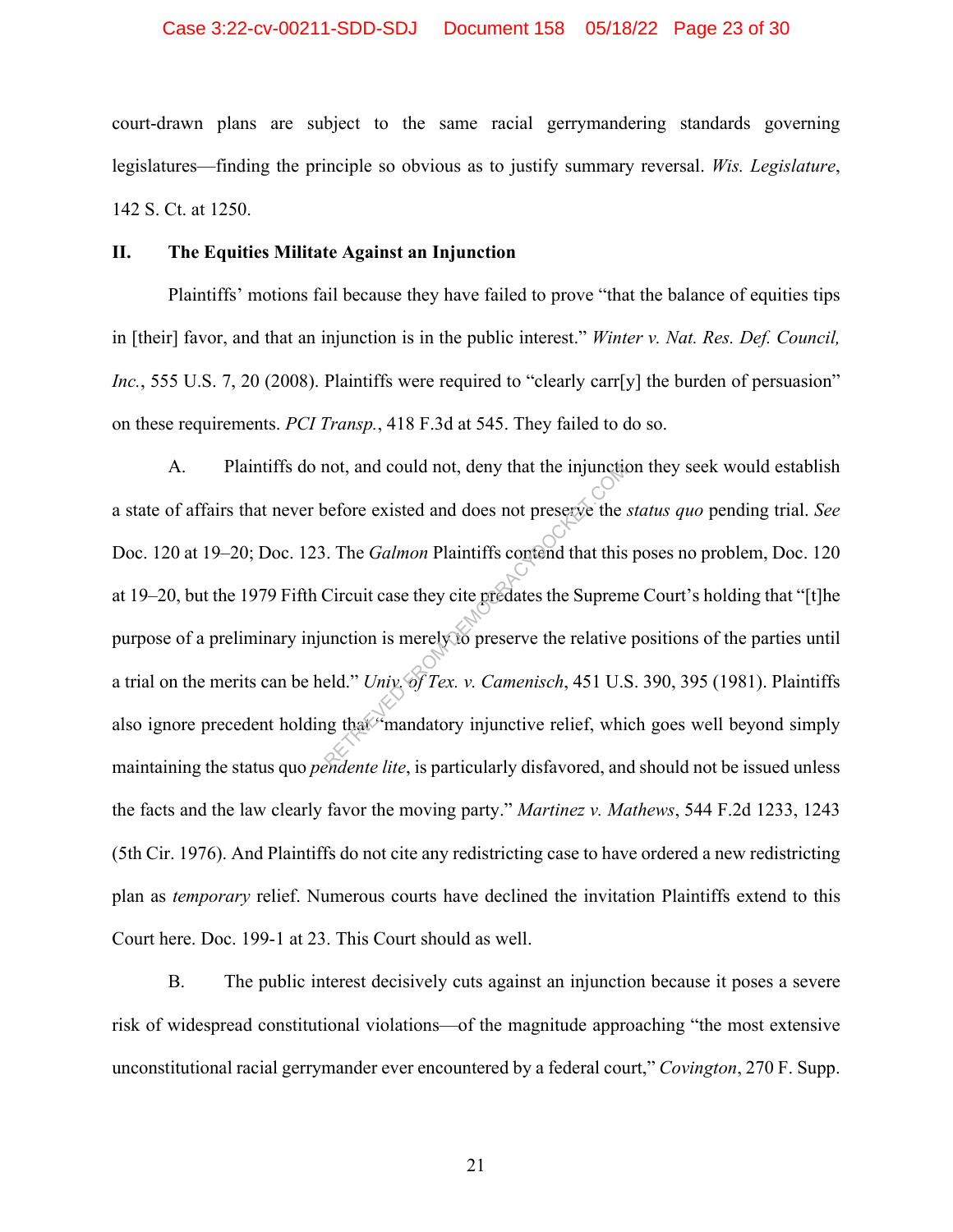#### Case 3:22-cv-00211-SDD-SDJ Document 158 05/18/22 Page 24 of 30

3d at 892. Plaintiffs cite the principle that provisional relief from state action contravening "the requirements of federal law" is in the public interest. Doc. 42-1 at 22 (citation omitted); *accord* Doc. 41-1 at 23. But Plaintiffs' illustrative remedies are presumptively unconstitutional, and any legislative or court-crafted redistricting plan with two majority-minority districts would be as well. *Cooper*, 137 S. Ct. at 1468–69. Entering an injunction, then, carries the unacceptable risk—if not the certainty—of violating the equal-protection rights of hundreds of thousands of Louisiana citizens, of all races, colors, and ethnicities. *See United States v. Hays*, 515 U.S. 737, 745 (1995) (holding that every resident of a racially gerrymandered district suffers injury in fact).

Because it "is always in the public interest to prevent the violation of a party's constitutional rights," *Jackson Women's Health Org. v. Currier*, 760 F.3d 448, 458 n.9 (5th Cir. 2014), the risk that the demanded injunction would inflict a gross and widespread equal-protection violation cannot be justified by the possibility of a statutory violation. The Court must err in favor of the Constitution. *See Gordon v. Holder*, 721 F.3d 638, 653 (D.C. Cir. 2013) ("[I]t may be assumed that the Constitution is the ultimate expression of the public interest."). The Court is required "to balance the harm that would be suffered by the public if the preliminary injunction were denied against the possible harm that would result to United if the injunction were granted." *Miss. Power & Light Co. v. United Gas Pipe Line Co.*, 760 F.2d 618, 626 (5th Cir. 1985). Here, if Plaintiffs ultimately do not prevail on the merits, then the 2022 election will have inflicted a staggering constitutional injury that can never be remedied. In these circumstances, an injunction would be irresponsible, at best. ays in the public interest to prevent<br>on Women's Health Org. v. Currier, 760<br>mded injunction would inflict a gross and<br>by the possibility of a statutory violation.<br>rdon v. Holder, 721 F.3d 638, 653 (D.<br>on is the ultimate e

C. And all that comes before the *Purcell* principle, which standing alone defeats Plaintiffs' motions. There can be no serious question that "considerations specific to election cases" bar an injunction here. *Purcell v. Gonzalez*, 549 U.S. 1, 4 (2006) (per curiam). The facts

22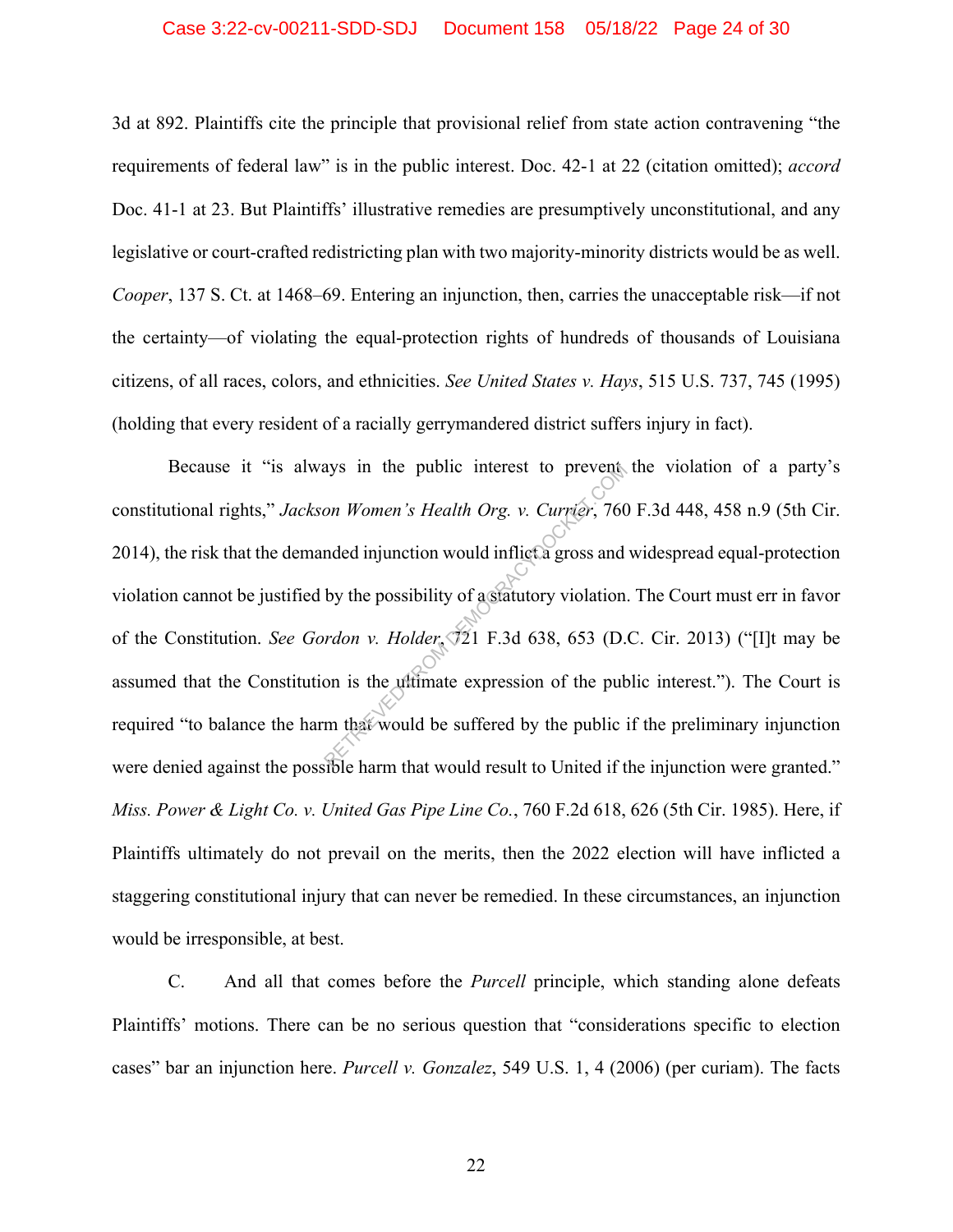#### Case 3:22-cv-00211-SDD-SDJ Document 158 05/18/22 Page 25 of 30

attested to by Louisiana's Commissioner of Elections, Sherri Hadskey—who has 30 years of experience as an elections administrator—stand unrebutted. *See* SOS Ex. 01. Election deadlines are looming; candidate qualification must be complete by July 22, 2022; objections must be filed by July 29; overseas ballots must go out no later than September 24; printing must be complete well *before* that; and early voting begins October 18. *Id.* ¶ 16. The existing congressional redistricting plan has already been implemented. 5/13 Tr. 31:9–15. To implement a new redistricting plan, the Secretary of State's office must assign voters to their congressional districts in the ERIN system, mail voter registration cards to voters in newly assigned districts, and mail notification cards to assist voters in navigating the electoral process. SOS Ex. 01 ¶¶ 18–20. The Secretary of State's office must do all of this while also handling school-board redistricting, 5/13 Tr. 33:1–4, municipal redistricting, *id.* 33:4–7, a special election called due to a previous redistricting error, *id.* 33:7–11; *see also* State\_30 at 218:26–224:2 (ordering new election because errors resulting from "the short time that the Registrar of Voters had with regard to redistricting."), yearly voting equipment maintenance,  $\sqrt{5/13}$  Tr. 33:15–21, and the potential that legislative acts may change certain processes, *id.* 33:22–34:7. In addition, the voter cards have already been mailed to 250,000 voters—letting them and potential congressional candidates know what districts they are in—and would need to be changed, reprinted, and sent out again. *See id.* 34:18–35:10; *id.* 39:5– 9; *id.* 31:9–15. And all that would need to occur despite a paper shortage that is impacting the Secretary's operations. *Id.* 39:19–40:11. From an avigating the electoral process<br>
uust do all of this while also handling sch<br>
stricting, *id.* 33:4–7, a special election<br>
11; *see also* State\_30 at  $218:26-224:2$  (or<br>
ort time that the Registrar of Voters had w

And, even with an injunction, that cannot occur yet because a new redistricting plan (as provisional relief) has yet to be fashioned, either in a lengthy legislative or judicial process. Given that forty-nine days have passed since Plaintiffs filed this lawsuit—and more time will have passed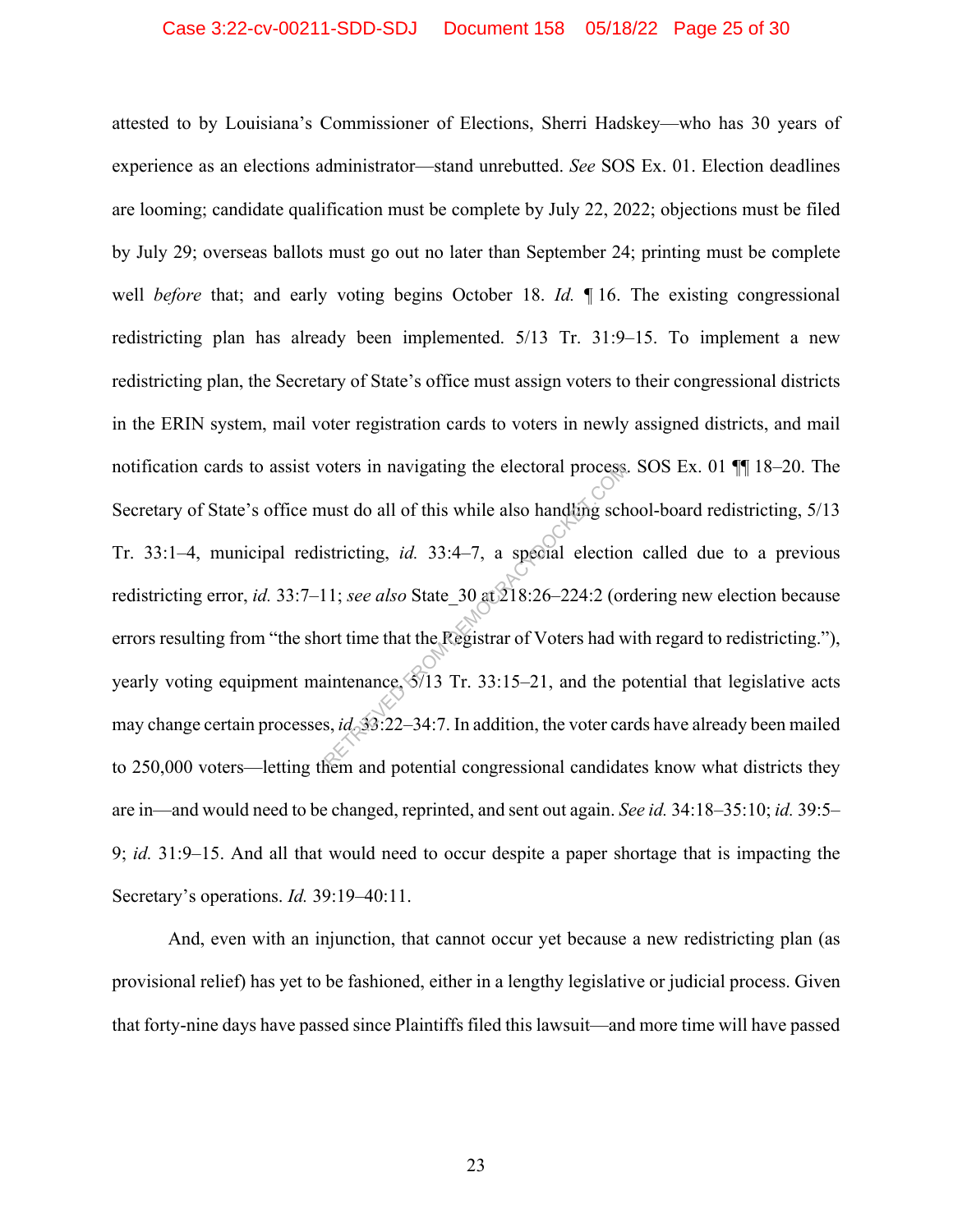## Case 3:22-cv-00211-SDD-SDJ Document 158 05/18/22 Page 26 of 30

before an order on the instant motions issues—it would be fanciful to assume a new plan could be in place for a period of months. A whole new round of litigation would follow an injunction.

An injunction "would require heroic efforts by those state and local authorities in the next few weeks—and even heroic efforts likely would not be enough to avoid chaos and confusion." *Merrill*, 142 S. Ct. at 880 (Kavanaugh, J., concurring). That is hardly contested; Plaintiffs' evidence *supports* it. Plaintiffs' election-administration witness, Matthew Block, confirmed how thoroughly flawed their *Purcell* position is. As an initial matter, Mr. Block has no credentials comparable to those of Ms. Hadskey: he has never been an elections commissioner, never served on a parish board of supervisors, never sat on a state elections board, and never done anything meaningful by way of elections administration. 5/11 Tr. 28:5–29:9. Any conflict between the witnesses presents no serious contest. The Commissioner of Elections testified that she is "very concerned" with the prospect of implementing a new map with minimal time and potentially harmful effects. 5/13 Tr. 40:12-43:9. No witness of her credibility on this topic disagreed. The state electrons boat<br>tions administration. 5/11 Tr. 28:5–29:9<br>six contest. The Commissioner of Electio<br>contest. The Commissioner of Electio<br>control of the Mercannics of Mr. Block, who confir<br>the premise of Mr. Block's

Nor is there a conflict between her and Mr. Block, who confirmed that administration of a new plan would require heroism. The premise of Mr. Block's testimony was that the election might be administered *sans* disaster if the ultimate election date, November 8, 2022, is pushed back, as occurred with state legislative elections after Hurricane Ida. 5/11 Tr. 21:17–22:21. That premise fails: Louisiana may move its state election dates, but not the *federal* election date because Congress codified that date, *see* 2 U.S.C. §§ 1 and 7, under its Elections Clause authority, *see Foster v. Love*, 522 U.S. 67, 69 (1997). This Court lacks the same authority because it shares none of the Elections Clause's delegated power. *See Rucho*, 139 S. Ct. at 2495–96. Nor can Plaintiffs plausibly assert that the election-day statute poses an as-applied constitutional violation when a statute supplies the sole basis of their claim.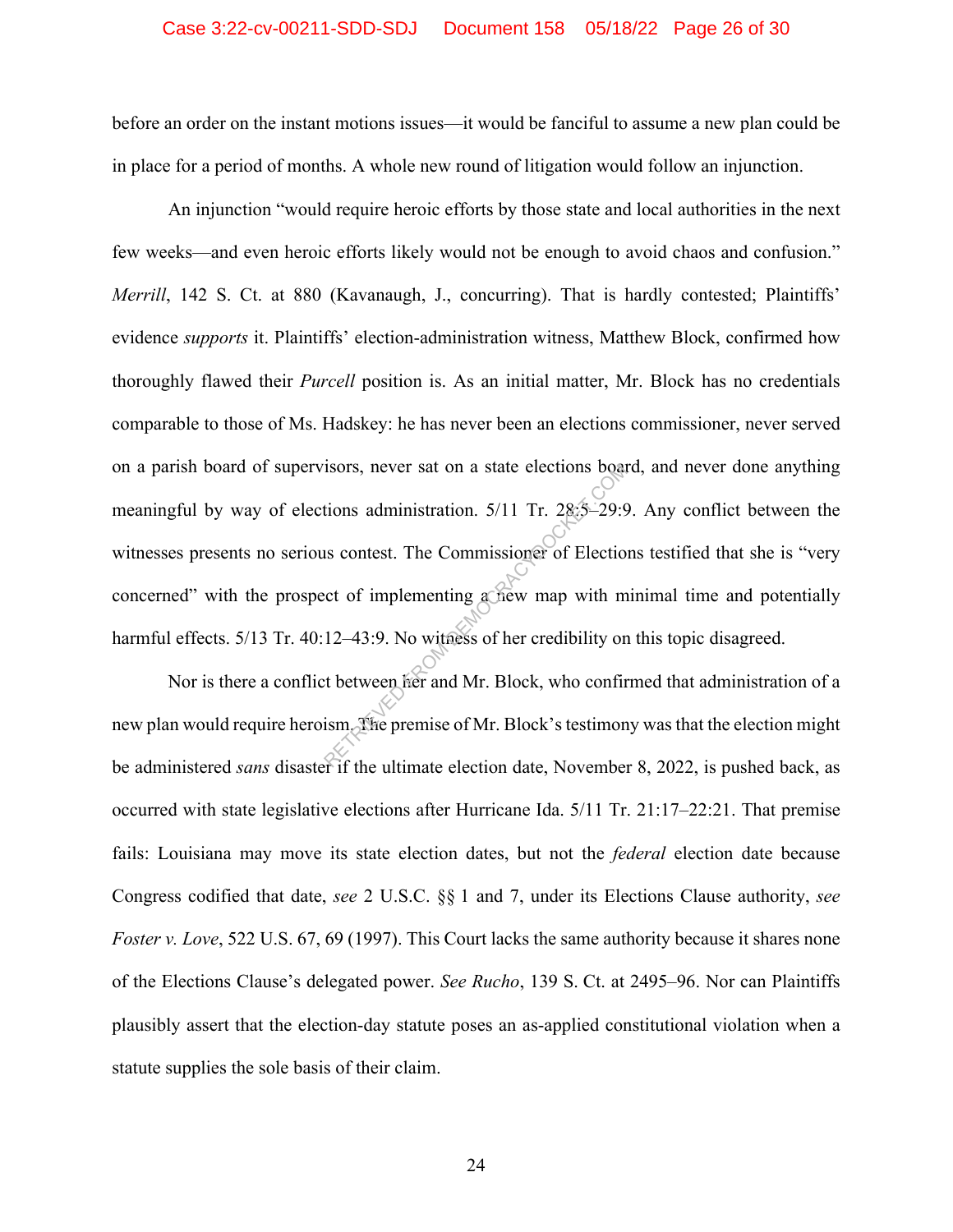#### Case 3:22-cv-00211-SDD-SDJ Document 158 05/18/22 Page 27 of 30

Moreover, Mr. Block testified that, even if the election date could move, elections administration would be a "huge challenge." 5/11 Tr. 23:1–2. This concedes away the *Purcell* issue. The *Purcell* doctrine does not afford federal district courts free reign to meddle with state election laws so long as the administrative burdens they impose fall short of the "impossible." 5/13 Tr. 57:14. Quite the opposite, *Purcell* requires "that federal district courts ordinarily should not enjoin state election laws in the period close to an election," because "[l]ate judicial tinkering with election laws *can* lead to disruption and to unanticipated and unfair consequences for candidates, political parties, and voters, among others." *Merrill*, 142 S. Ct. at 881 (Kavanaugh, J., concurring) (emphasis added). The doctrine does not permit courts to play election-meltdown roulette on the theory that the odds of disaster are, all things considered, on the lower end. *Purcell* forbids injunctions that act like hurricanes. The very fact that Plaintiffs sponsored testimony drawing that comparison proves that this case falls squarely within *Purcell*. rine does not permit courts to play electure<br>aster are, all things considered, on the<br>icanes. The very fact that Plaintiffs spons<br>case falls squarely within *Purcell*.<br>CONCLUSION<br>e of Louisiana's population has remaine<br>non

# **CONCLUSION**

The Black percentage of Louisiana's population has remained essentially the same since the 1990s. There is no testimony that its geographic concentration has changed. It was impossible to create two majority-Black congressional districts of seven in the 1990s in compliance with the Equal Protection Clause. There is every reason to believe it is impossible now, and Plaintiffs have provided no cogent argument otherwise. Plaintiffs' motions lack merit and must be denied.

*/s/ Michael W. Mengis* 

Michael W. Mengis, LA Bar No. 17994 **BAKERHOSTETLER LLP**  811 Main Street, Suite 1100 Houston, Texas 77002 Phone: (713) 751-1600 Fax: (713) 751-1717 Email: mmengis@bakerlaw.com

Respectfully submitted,

*/s/ Erika Dackin Prouty*  Erika Dackin Prouty\* **BAKERHOSTETLER LLP**  200 Civic Center Dr., Ste. 1200 Columbus, Ohio 43215 (614) 228-1541 eprouty@bakerlaw.com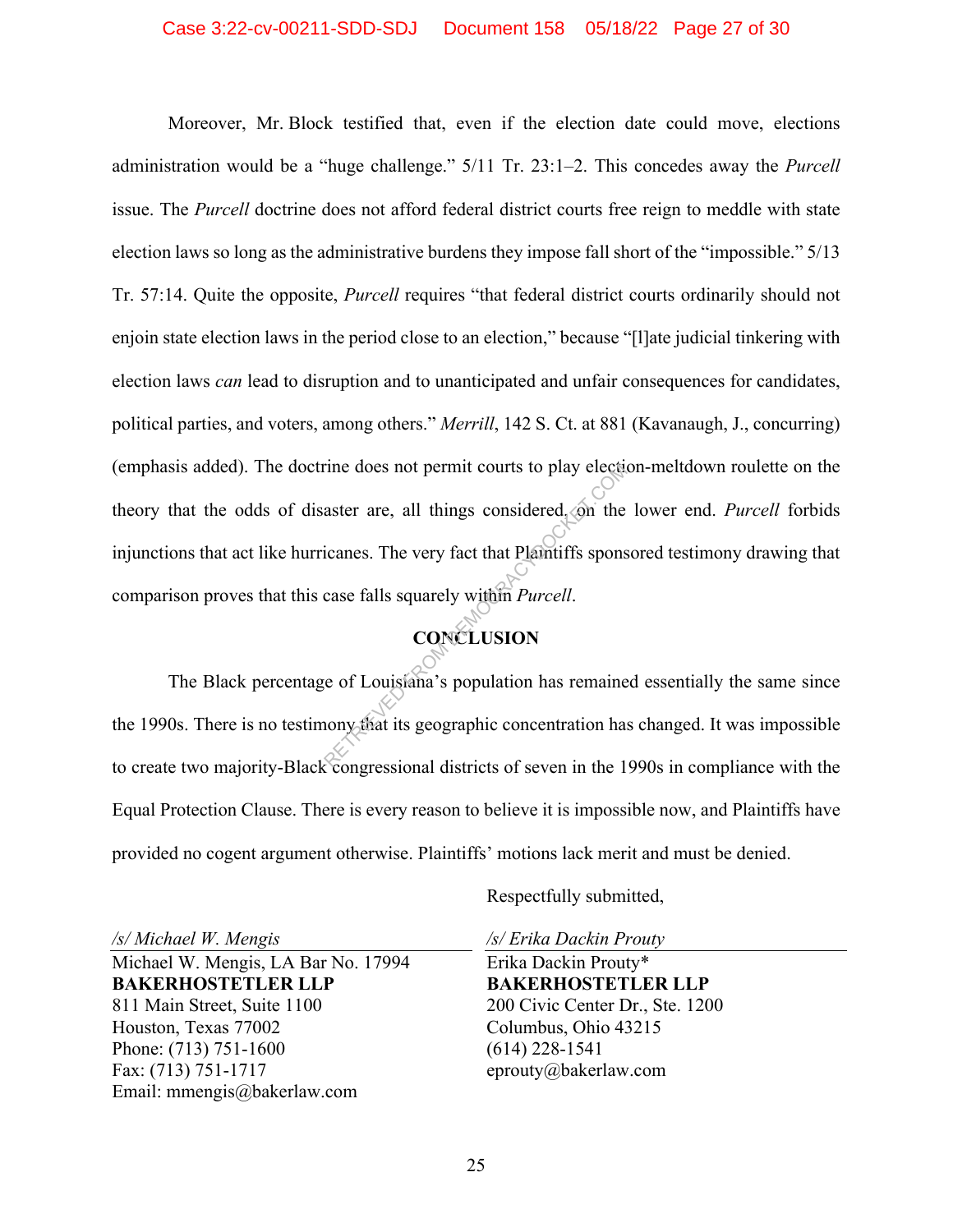E. Mark Braden\* Katherine L. McKnight\* Richard B. Raile\*\* **BAKERHOSTETLER LLP** 

1050 Connecticut Ave., N.W., Ste. 1100 Washington, D.C. 20036 (202) 861-1500 mbraden@bakerlaw.com kmcknight@bakerlaw.com rraile@bakerlaw.com

Patrick T. Lewis\* **BAKERHOSTETLER LLP** 

127 Public Square, Ste. 2000 Cleveland, Ohio 44114 (216) 621-0200 plewis@bakerlaw.com

\* *Admitted Pro Hac Vice* 

*Counsel for Legislative Intervenors, Clay Schexnayder, in his Official Capacity as Speaker of the Louisiana House of Representatives, and of Patrick Page Cortez, in his Official Capacity as President of the Louisiana Senate* 

*/s/ Phillip J. Strach\* (Lead Counsel)* 

phillip.strach@nelsonmullins.com Thomas A. Farr\* tom.farr@nelsonmullins.com John E. Branch, III\* john.branch@nelsonmullins.com Alyssa M. Riggins\* alyssa.riggins@nelsonmullins.com Cassie A. Holt\* cassie.holt@nelsonmullins.com **NELSON MULLINS RILEY & SCARBOROUGH LLP**  4140 Parklake Avenue, Suite 200 Raleigh, NC 27612

Telephone: (919) 329-3800 Facsimile: (919) 329-3799

*/s/ John C. Walsh*  John C. Walsh (Louisiana Bar Roll No. 24903) john@scwllp.com **SHOWS, CALI & WALSH, L.L.P.**  P.O. Box 4046 Baton Rouge, LA 70821 Telephone: (225) 346-1461 Facsimile: (225) 346-5561

*Counsel for Defendant R. Kyle Ardoin \*Admitted Pro Hac Vice* 

RETRIEVED FROM DES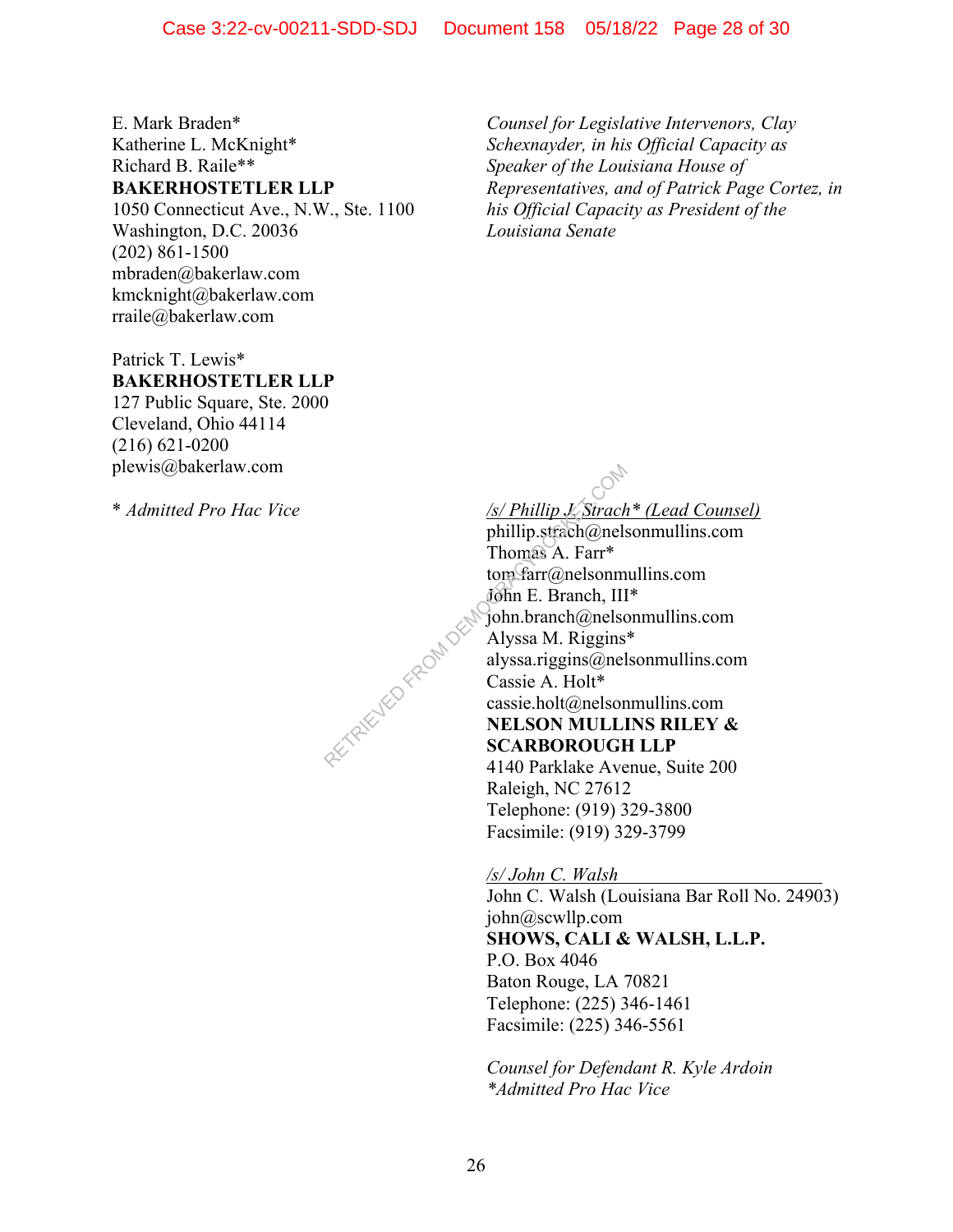Jason B. Torchinsky (DC 976033)\* Phillip M. Gordon (DC 1531277)\* Dallin B. Holt (VSB 97330)\*9 Holtzman Vogel Baran Torchinsky & Josefiak, PLLC 15405 John Marshall Highway Haymarket, VA 20169 (540) 341-8808 phone (540) 341-8809 fax jtorchinsky@holtzmanvogel.com pgordon@holtzmanvogel.com dholt@holtzmanvogel.com

*\*Admitted Pro Hac Vice* 

Jeff Landry Louisiana Attorney General

*/s/Angelique Duhon Freel*  Elizabeth B. Murrill (LSBA No. 20685) Shae McPhee (LSBA No. 38565) Morgan Brungard (CO Bar No. 50265)\* Angelique Duhon Freel (LSBA No. 28561) Carey Tom Jones (LSBA No. 07474) Jeffrey M. Wale (LSBA No. 36070) Office of the Attorney General Louisiana Department of Justice 1885 N. Third St. Baton Rouge, LA 70804 (225) 326-6000 phone (225) 326-6098 fax murrille@ag.louisiana.gov freela@ag.louisiana.gov walej@ag.louisiana.gov jonescar@ag.louisiana.gov mcphees@ag.louisiana.gov brungardm@ag.louisiana.gov RETRIEVED FROM DEMOCRA